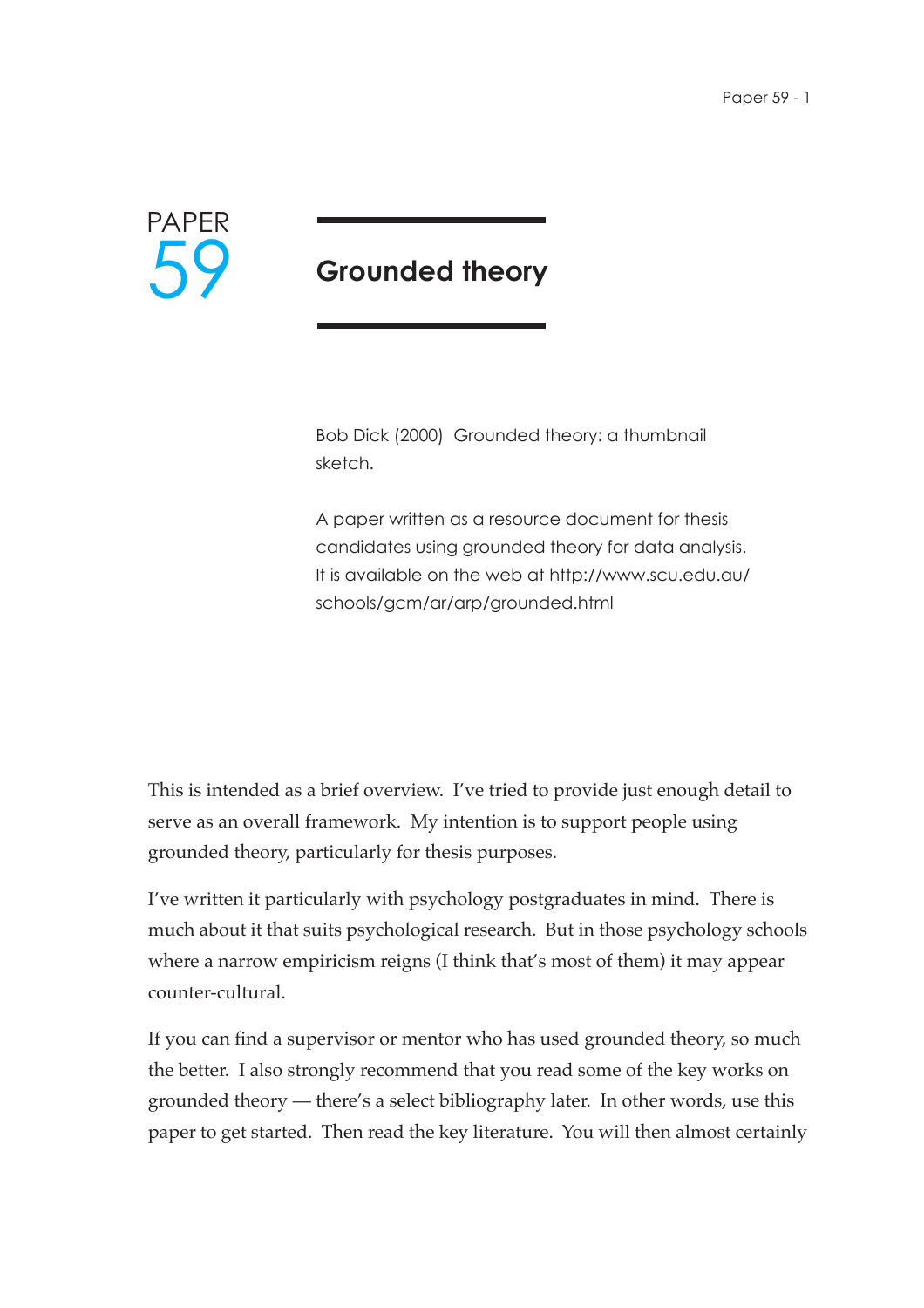need to be familiar with the wider methodological literature to justify your choice of grounded theory to readers, especially examiners.

So I'm suggesting you work your way through this paper (preferably with your notes from a couple of interviews in front of you). Then I'd suggest Glaser and Strauss (1967). That was the start of it all. You might then follow this up with Glaser (1992). This was written in response to Strauss and Corbin (1990). It clearly delineates the differences between the approaches of Strauss and Glaser.

It also explains clearly that grounded theory, Glaser style, is an emergent methodology. It provides some arguments to support that approach. Glaser (1998) is also relevant for beginners in grounded theory and is intended as a textbook for beginners.

I'm not sure that either Glaser or Strauss would endorse this thumbnail sketch. However, I'm persuaded that it serves a useful purpose. I had to read a lot of Glaser before I understood (or thought I understood) the process. I think I've provided a description which is brief and clear enough to be easily readable. I think there is just enough detail to get you started.

This description follows Glaser more closely than it does Strauss and Corbin. As someone who has been using other emergent research methodologies for many years, I find Glaser's approach more clearly emergent and more clearly justified as emergent. It is also more congenial to my style and applications than is Strauss's approach.

First, a summary. You'll find this immediately below. This is followed by a slightly more detailed description, taking each of the elements in turn. I later suggest a variation, borrowing processes which I use in action research. Finally, I provide a bibliography.

Let's get on with it ...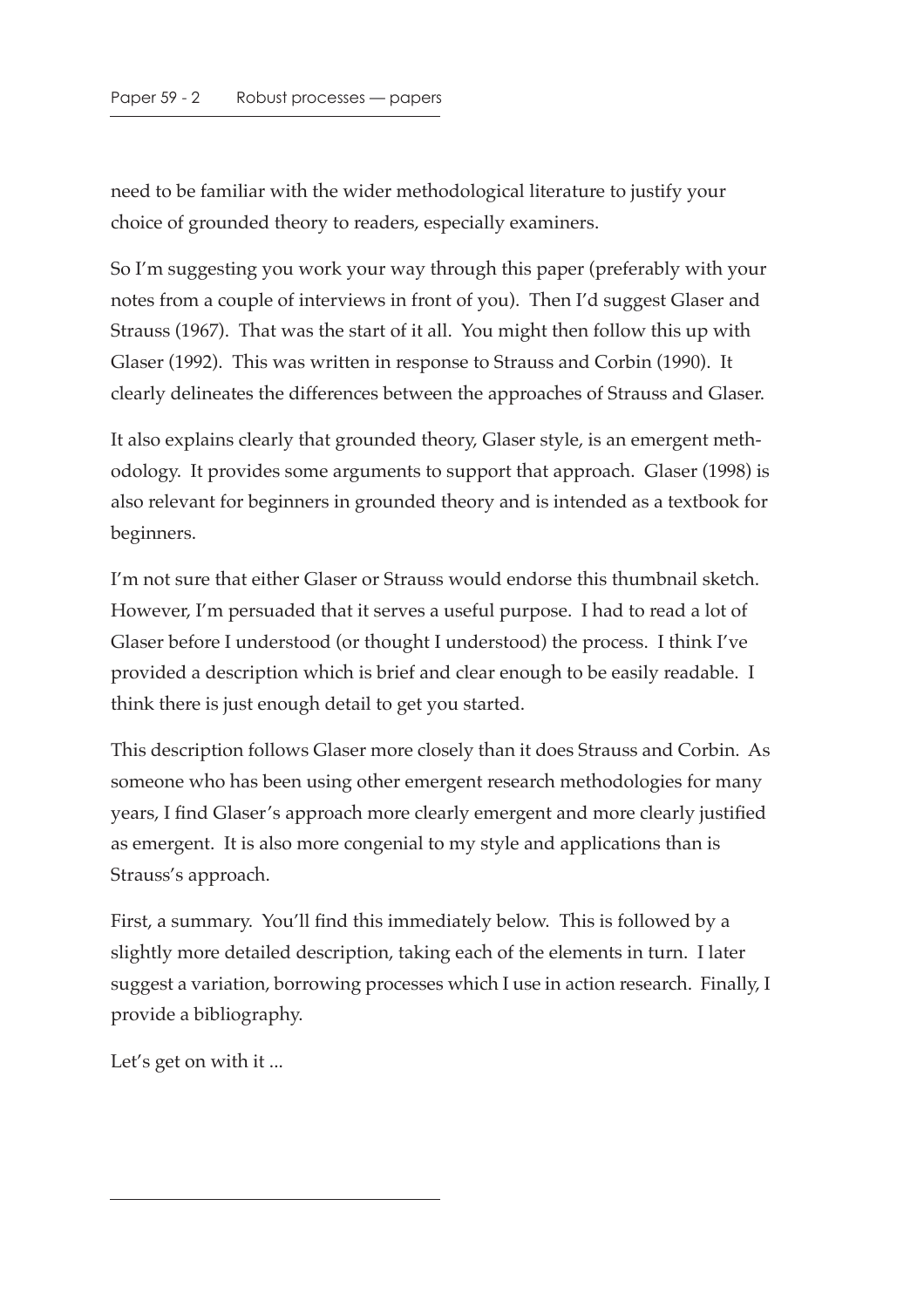# **Overview**

Grounded theory begins with a research situation. Within that situation, your task as researcher is to understand what is happening there and how the players manage their tasks and roles. My guess is that you will mostly do this through observation, conversation and interview. After each bout of data collection you note down the key issues: this I have labelled "**note-taking**".

**Constant comparison** is the heart of the process. At first you compare interview (or other data) to interview (or other data). I think you'll be surprised how quickly theory emerges. When it has begun to emerge you compare data to theory. In other words you identify the theory that is implied by the data. You then continue to refine the theory by contrasting it with each new piece of data that becomes available.

The results of this comparison between data and theory (or data and data) are written in the margin of the note-taking as **coding**. Your task is to identify **categories** (roughly equivalent to themes or variables) and their **properties** (in effect their sub-categories).

If this is all a bit abstract, some examples later will help.

As you code, certain theoretical propositions will occur to you. These may be about links between categories. They may be about a core category: a category which appears central to the study. As the categories and properties emerge, they and their links to the core category provide the theory. As you discern it in the data you write yourself notes about it. This is **memoing**.

As the data collection and coding proceeds the codes and the memos accumulate.

You add to your sample through **theoretical sampling**. This is purposive sampling which increases the diversity of your sample, searching for different properties. When your data collection no longer adds anything new to a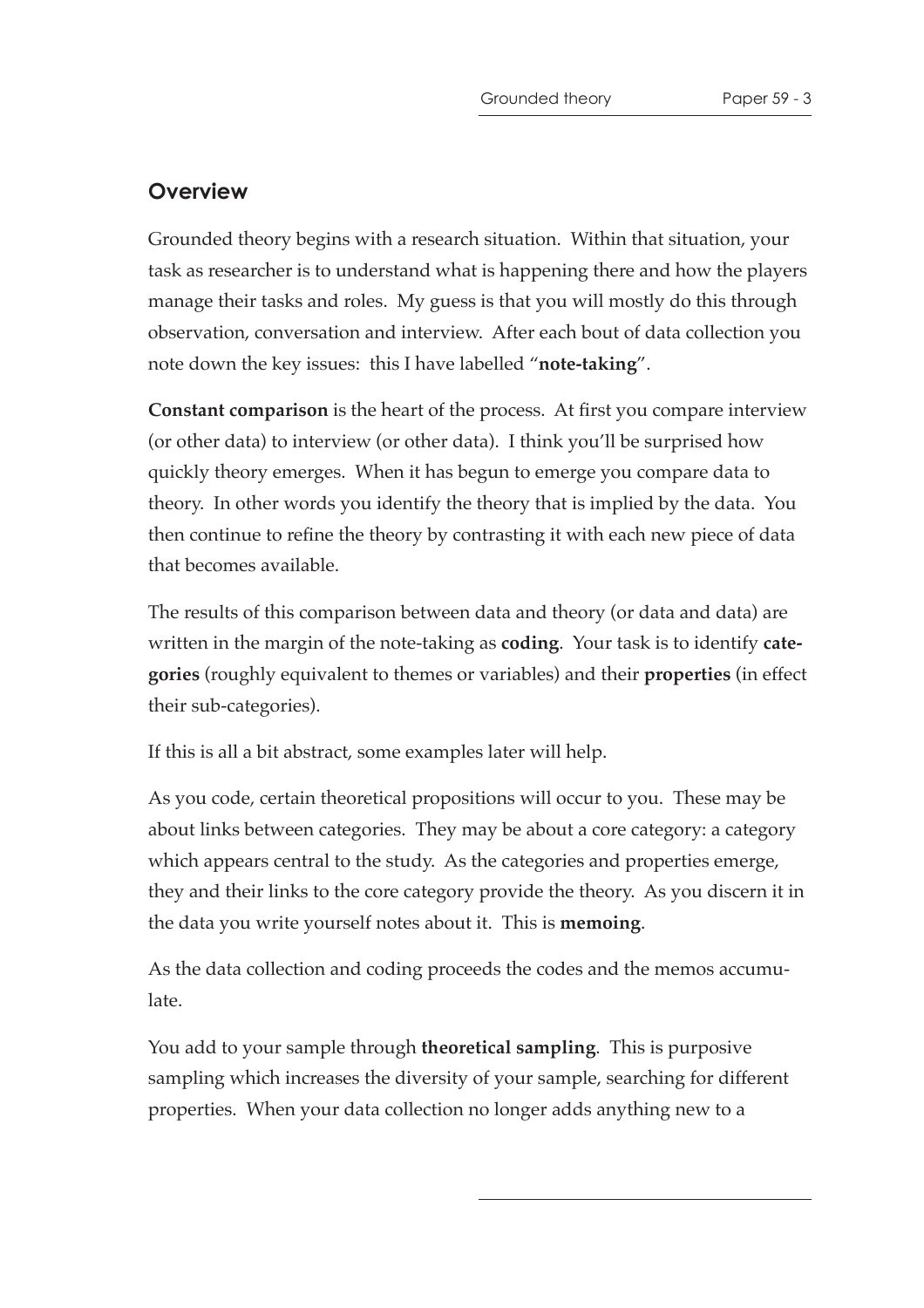category, that category has **saturated**. You may then cease coding for that category.

In time your core category and all its linked categories saturate. You take this as a sign that it is time to move to **sorting**. You group your memos, like with like. You sequence them in whatever order will make your theory clearest.

The **literature** is accessed as it becomes relevant. It is not given special treatment. Glaser makes the point that most research including qualitative research is hypothesis-testing. The literature is given more weight than your data. In emergent research this is not so.

The order of your sorted memos provides you with the skeleton, and many of the words, of your thesis. You begin **writing**.

To summarise graphically ...

Over time, a grounded theory study works through the following mostlyoverlapping phases.



In short ...

Data collection, note-taking, coding and memoing occur simultaneously from the beginning. Sorting occurs when all categories are saturated — this is explained in more detail later, as are the elements of this diagram. Writing occurs after sorting.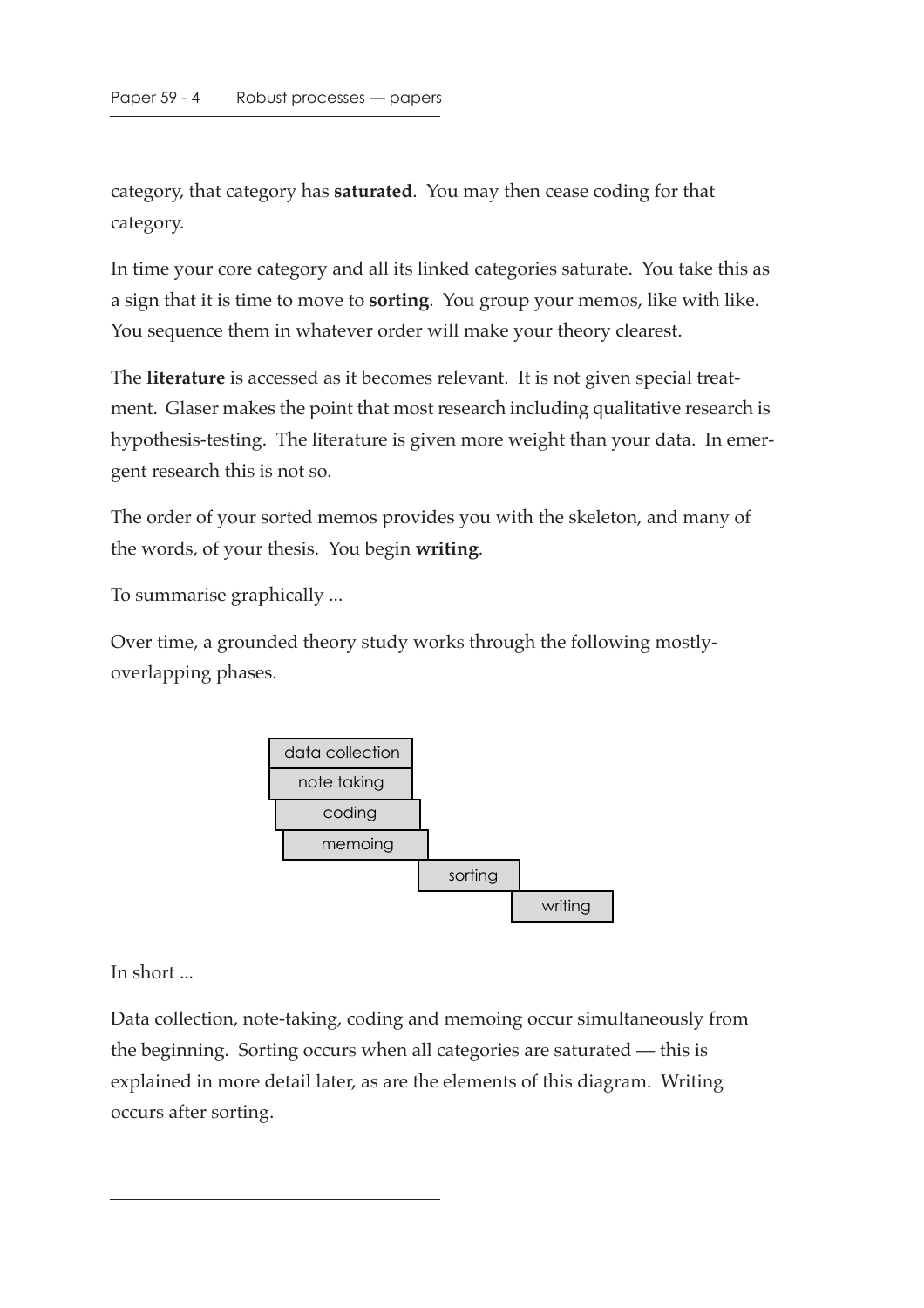For ease of explanation, what follows may seem a bit prescriptive. Feel free to experiment with it until you find something that works for you. The theory is *emergent* — discovered by interpreting the data. The methods can be emergent too.

This is an important issue, worth more attention.

### **Hypothesis testing versus emergence**

What most differentiates grounded theory from much other research is that it is **emergent**, and **explicitly** so. It does not test a hypothesis. It sets out to find what theory accounts for the research situation **as it is**. In this respect it is like action research: the aim is to understand the research situation. The aim, as Glaser in particular states it, is to discover the theory implicit in the data.

This distinction between "emergence and forcing", as Glaser frames it, is fundamental to understanding the methodology. Most of you, whatever your discipline, will have been exposed more to hypothesis-testing research than to emergent research. The research processes you have learned and the thesis structures you have internalised are those of hypothesis testing, not of emergence.

Doing grounded theory well is partly a matter of unlearning some of what you have been taught or have acquired through your reading.

If you judge grounded theory by the criteria you have learned to use for hypothesis testing research you will likely misjudge it, perhaps badly. In particular, the place of literature is quite different. So is the way in which both methodology and theory develop gradually as data and interpretations accumulate.

In particular, judgments about the rigour of research are often based on narrow criteria: criteria which make sense only for the methodology for which they were developed. Grounded theory has its own sources of rigour. As is action research, it is responsive to the situation in which the research is done. There is a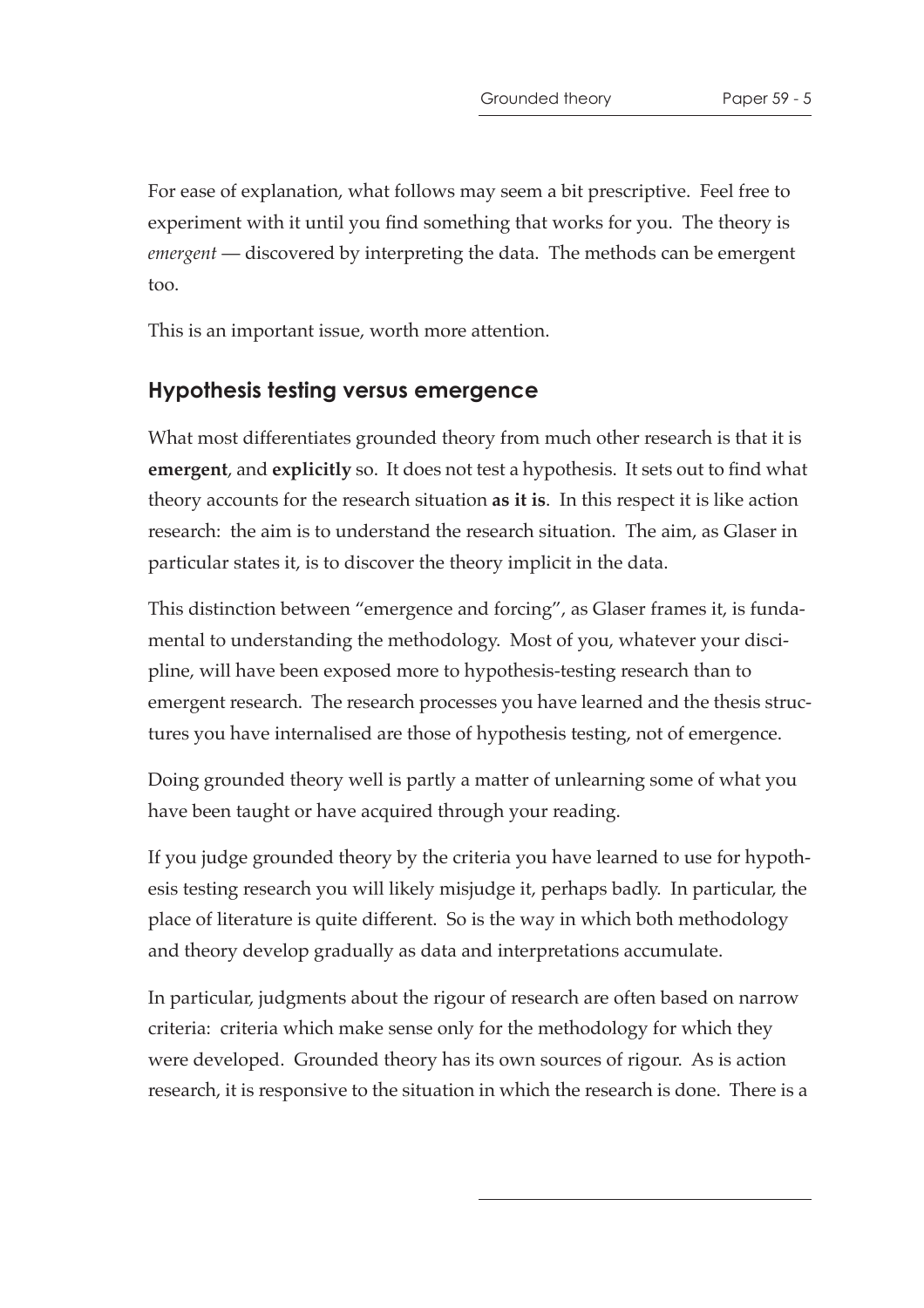continuing search for evidence which disconfirms the emerging theory. It is driven by the data in such a way that the final shape of the theory is likely to provide a good fit to the situation.

In fact, Glaser suggests two main criteria for judging the adequacy of the emerging theory: that it fits the situation; and that it works — that it helps the people in the situation to make sense of their experience and to manage the situation better.

Elsewhere, I've offered similar arguments in favour of action research. In particular, I draw your attention to my 1999 paper to the AQR conference, and the recent paper on data driven research.

Now, the elements in more detail ...

# **Data collection**

You will of course keep your eyes open. There is a lot to be learned just by observing, some of it evident within minutes of entering a situation.

Interviews are frequently the main source of the information you will develop your theory from. But any data collection methods can be used. Focus groups are not uncommon in other qualitative research. They are suited to grounded theory. So are informal conversation, group feedback analysis, and any other individual or group activities which yield data.

I've included some references on these matters in the bibliography. For interviewing I like Minichiello, Aroni, Timewell and Alexander (1990) or Kvale (1996), and of course my own *Convergent interviewing*. For focus groups you might try some of the recent work: Bader and Rossi (1998) I like, and also Barbour and Kitzinger (1999). For both interviews and focus groups I've also listed some others. For group feedback analysis, try Heller and Brown (1995).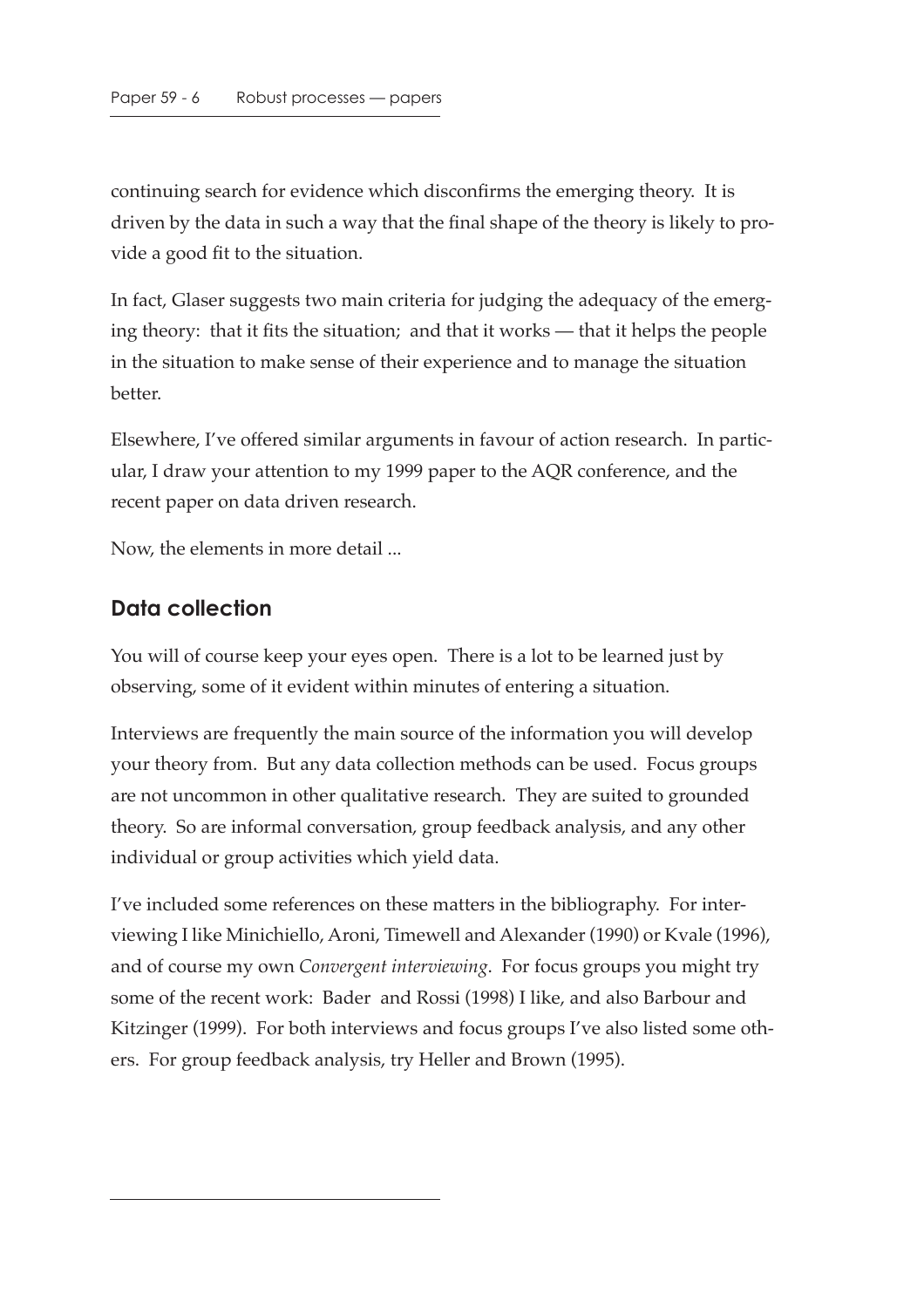I won't go into further detail here. I *will* say two further things. First, I assume that you will touch base with the literature on your chosen method. Second, I presume you'll continue to fine tune it as you develop more experience in its use. I encourage you to experiment.

# **Note-taking**

Glaser recommends against recording or taking notes during an interview of other data collection session. Speaking for myself, I agree with his avoidance of tape recordings and word-by-word transcripts. I think you'll get more understanding from the extra interviews you could do in the time it would take you to listen to and transcribe a tape recording.

However, I think he is vulnerable on this point, and especially for thesis purposes. My suggestion is that you take key-word notes during the interviews and convert them to themes afterwards. I also suggest that you tape-record the interviews and check your notes against the tape recording. This won't be as time consuming (or alternatively as costly) as full transcripts. In my experience it will do the job well. It will anticipate and deal with what might otherwise be an objection from readers or examiners.

If your study is not for thesis purposes I think you can make your own choices. I neither take notes during interviews nor use a tape recorder. I find rapport develops more rapidly and effectively if I don't. However, I do have a memory system which allows me to memorise up to 20 distinct themes (more if it's necessary) and recall them in sequence.

The coding (which follows) will be much easier if you do it on the same page as the interview notes. You can leave wide margins (as much as a third of the page, perhaps) for that purpose.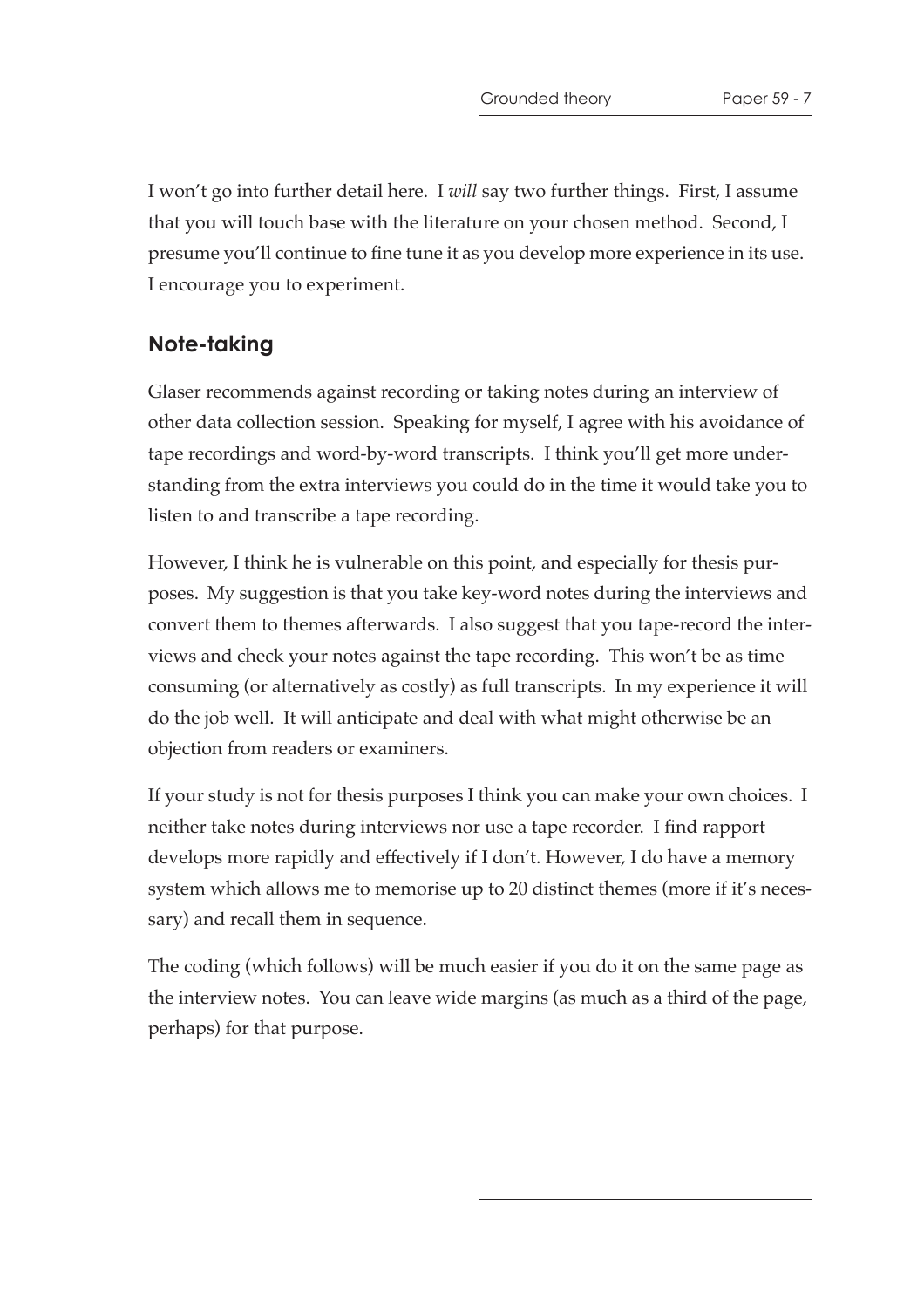| notes | coding |
|-------|--------|
|       |        |
|       |        |
|       |        |
|       |        |
|       |        |
|       |        |



# **Coding**

So — in reality or in imagination — you have in front of you a set of interview notes. They are written in the left hand two-thirds of the page, let's say. (See the diagram above.) You've identified any important bio-data about the person interviewed at the head of the notes (this may later help to identify properties).

Have some other pieces of paper, or preferably cards, for memoing. The benefits of that will become evident soon.

You begin to code. You take a sentence at a time and examine it.

### **Constant comparison**

For the first interview you are merely asking yourself: What is going on here? What is the situation? How is the person managing that situation? Therefore, what categories (plural) are suggested by that sentence.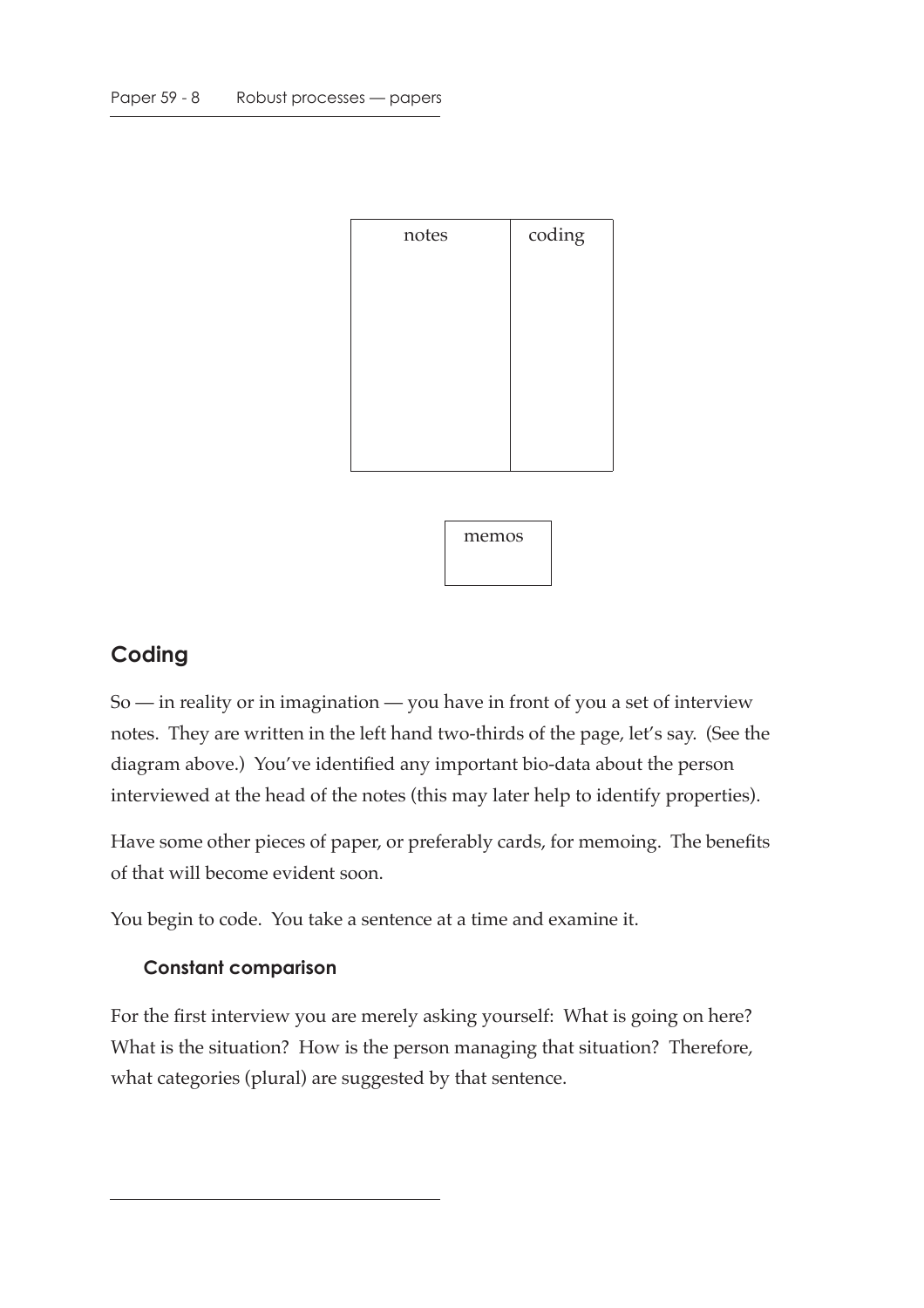Code the second interview with the first interview in mind. Code subsequent interviews (or data from other sources) with the emerging theory in mind. That's constant comparison: initially comparing data set to data set; later comparing data set to theory.

*For instance, suppose you were to ask the postgraduates in the coursework higher degrees at Griffith University about the course, as I did recently. The first two people might mention (as they did) having to organise time or organise work. You may tentatively code these sentences as "organising" (perhaps among other codes).*

As you do this, be aware of any theoretical ideas that come to mind. If any do, note them down immediately. For easier sorting later, I use 125 mm x 75 mm systems cards. They fit in my pocket and are very convenient. I carry a pocketful around with me most of the time.

#### **Categories and properties**

In effect, a category is a theme or variable which makes sense of what your informant has said. It is interpreted in the light of the situation you're studying, and other interviews, and the emerging theory.

*In the two sentences considered above, I've already mentioned "organising" as a tentative category.* What is different between the two sentences is this: one is *about organising time, one about organising work. Perhaps this will be a property, a sub-category, of organising.*

#### **Core category**

After a time one category (occasionally more) will be found to emerge with high frequency of mention, and to be connected to many of the other categories which are emerging. This is your core category. It is hazardous to choose a core category too early in the data collection. However, when it is clear that one category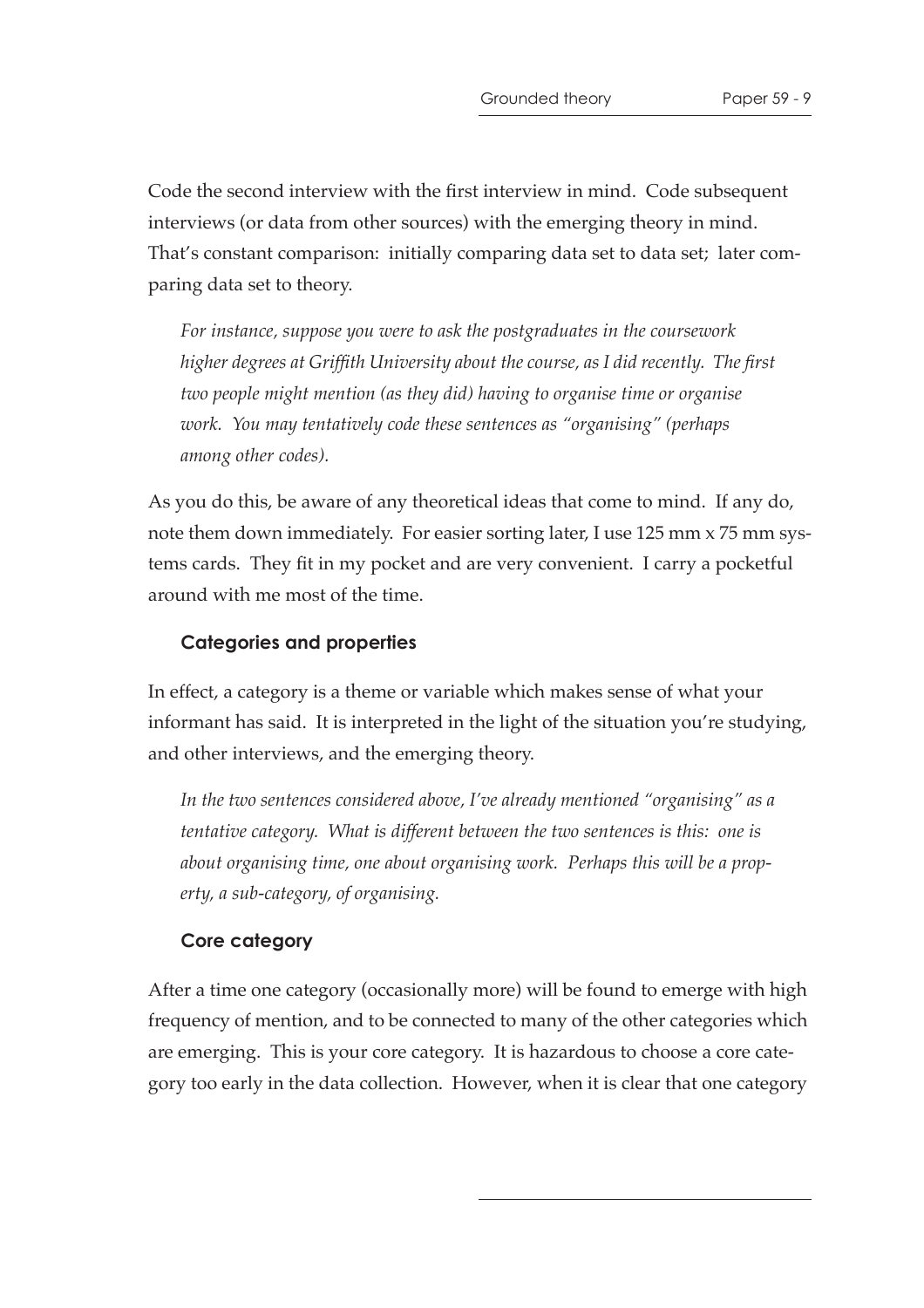is mentioned with high frequency and is well connected to other categories, it is safe to adopt this as the core category.

(If more than one core category emerges, Glaser recommends focussing at one time on one only. You can recode for the second of them later, if you wish.)

*All five of the postgraduates I talked to in my miniature example mentioned the use they were making or would make of what they were learning. If became evident before long that this one category (titled "application") fitted the two criteria of frequency of mention and high connectedness.*

When a core category has been unambiguously identified you cease coding any sentences which do not relate to it. You will find that in most instances your coding rapidly becomes more efficient as the study progresses. You now code for the core category, other connected categories, and properties of both.

You record any identified connections between categories in memos. You continue doing this, adding to your sample as necessary (see sampling, below), until you achieve saturation.

#### **Saturation**

In collecting and interpreting data about a particular category, in time you reach a point of diminishing returns. Eventually your interviews add nothing to what you already know about a category, its properties, and its relationship to the core category.

When this occurs you cease coding for that category.

# **Sampling**

Your initial sample is likely to be defined by your choice of research situation. If there are many people associated with the situation, you might begin by putting together as diverse a sample as you are able. (I don't recall anywhere that Glaser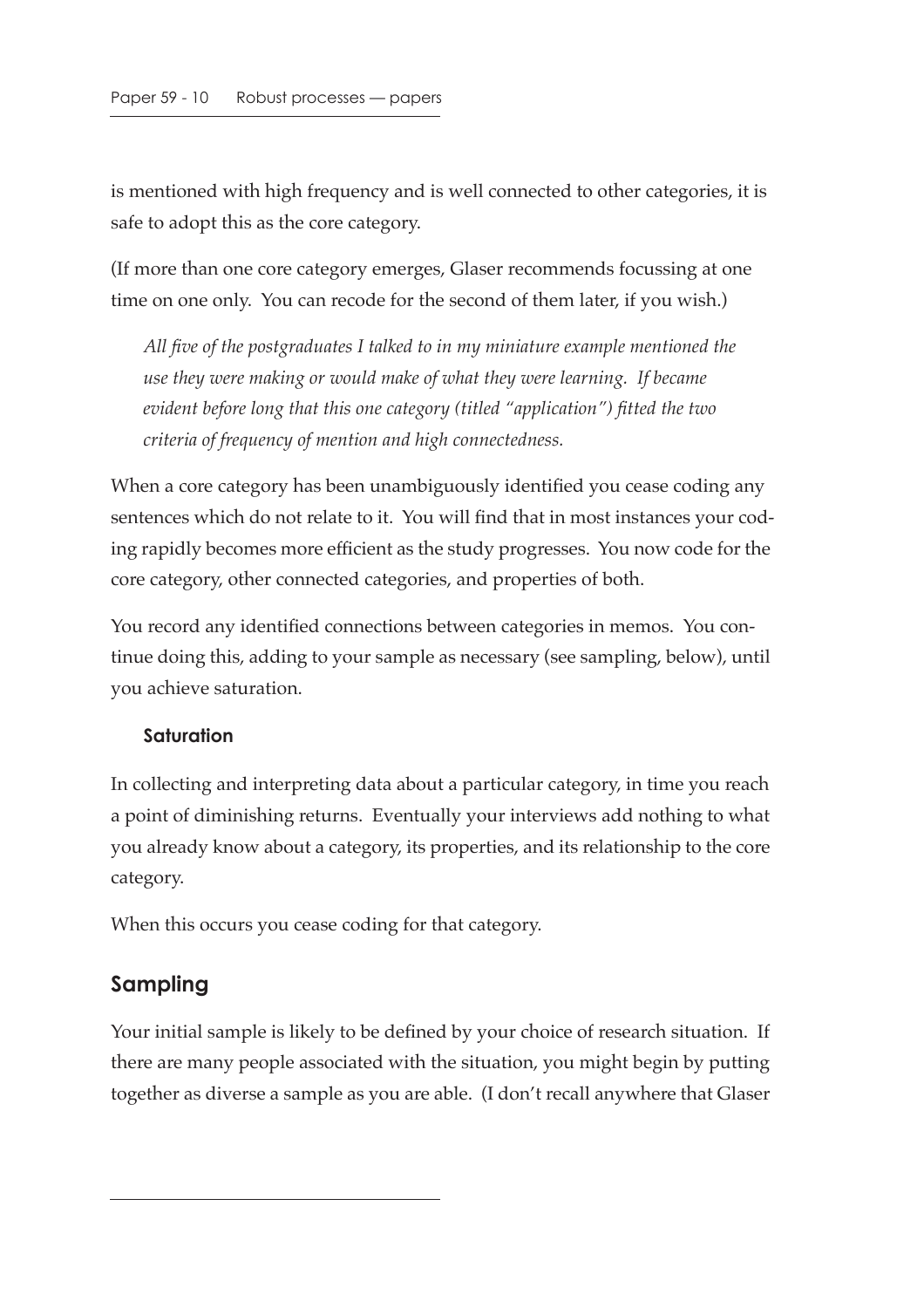offers a clear description of the beginning sample, though I may be mistaken there.)

As categories emerge from your data, you then seek to add to your sample in such a way that you further increase diversity in useful ways. Your purpose is to strengthen the emerging theory by defining the properties of the categories, and how those mediate the relationship of category to category.

Glaser and Strauss refer to this as **theoretical sampling**. The sample is emergent, as is the theory and the method generally.

*The small group of postgraduates I talked to were either studying part-time and working, or had worked at some stage. One might expect a category such as "application" to be influenced by work experience. I could therefore have added usefully to the sample by identifying and talking to people from the program who had never worked.*

### **Memoing**

I have mentioned already that memoing continues in parallel with data collection, note-taking and coding. In effect, a memo is a note to yourself about some hypothesis you have about a category or property, and particularly about relationships between categories.

Glaser makes the point, and I agree, that memoing is given high priority. As an idea occurs to you, pause in what you are doing and write a memo to yourself. As I mentioned above, I carry a pocket full of 125 mm x 75 mm system cards in my pocket most of the time. I use them for jotting down memos.

In time your core category and the categories related to it will have saturated. By the time this happens you will have accumulated a large number of memos. Between them they will capture the different aspects of the theory which has emerged from your data.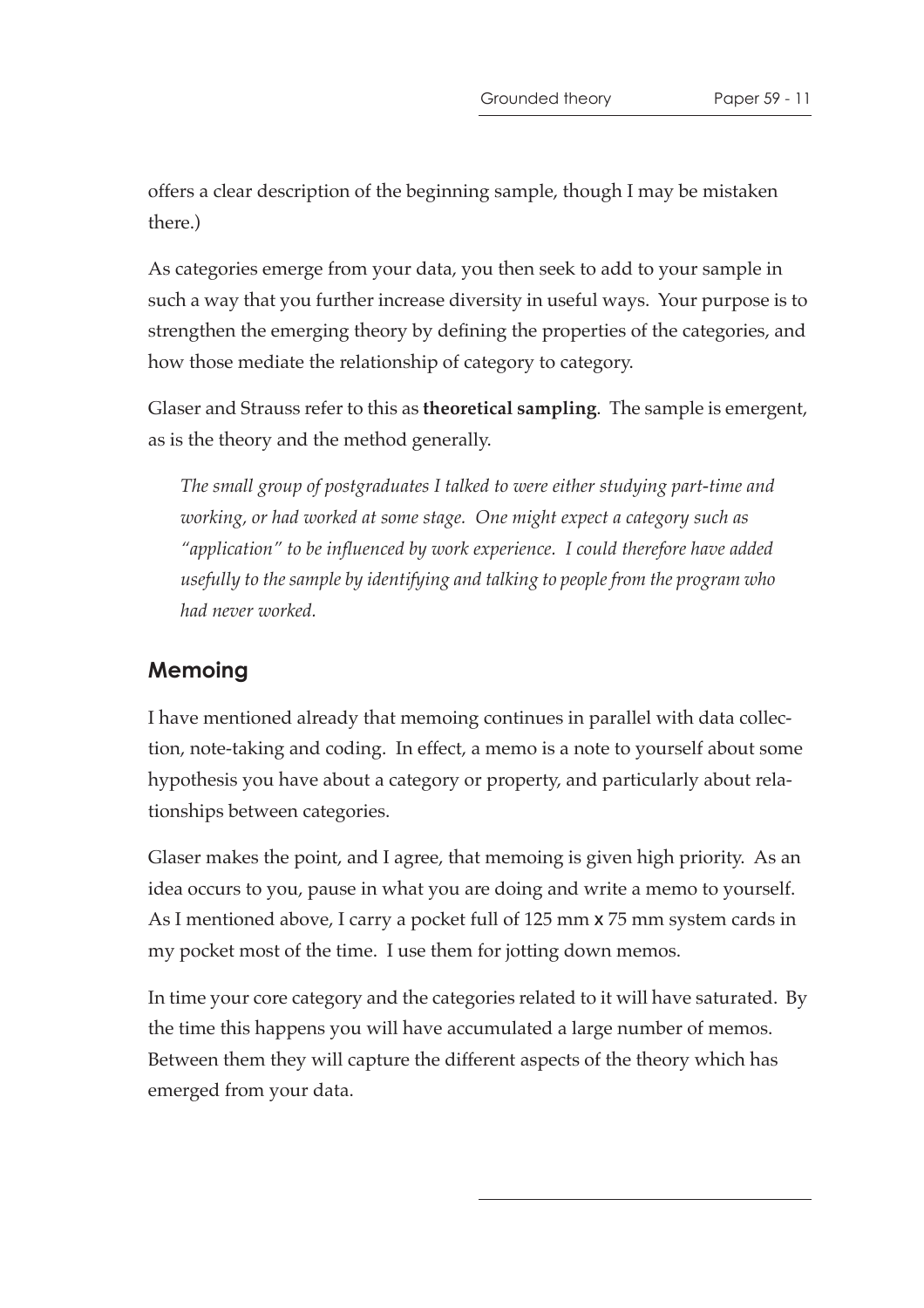*In the example, early memos might record hypotheses that "organisation" and "application" were categories. Another memo might question is "present application to work" and "future application to work" might be properties of application. A further memo might hypothesise that application is a core category. Another memo might query if organisation is important at least in part because it may lead to better application.*

In short, in using grounded theory methodology you assume that the theory is concealed in your data for you to discover. Coding makes visible some of its components. Memoing add the relationships which link the categories to each other.

The next task is to decide how you will structure the report to communicate your theory to others. That is the purpose of sorting.

# **Sorting**

My reason for using cards for memoing is twofold. They are easier to carry, so I can jot down ideas whenever they occur to me. They are easier to sort.

For the actual sorting I work on a large table or on the floor. First I group them on the basis of the similar categories or properties they address. I then arrange the groups to reflect on the sorting surface their relationship. The intention is that their layout in two-dimensional space will capture the structure of the eventual report or thesis.

I then gather the cards in the sequence which will allow the structure to be described. This provides the basis for the writing, which follows.

# **Writing up**

Having done all this — coding, memoing, sorting — the writing is less a chore than it might otherwise be. The sort structure is the report structure. If is often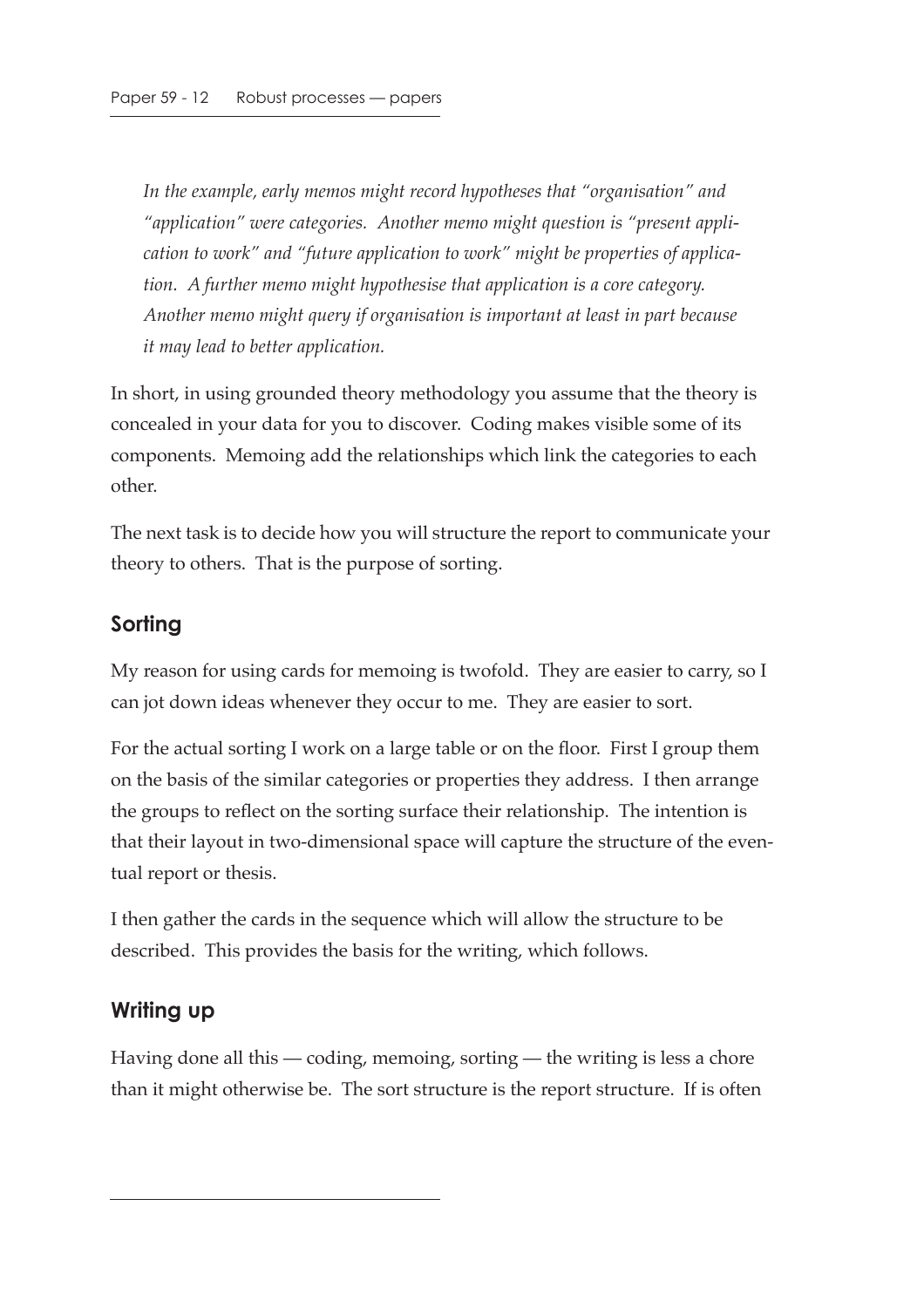just a matter of preparing a first draft by typing up the cards in sequence and integrating them into a coherent argument.

# **The place of literature**

There are two important points to be made about the literature. The first is that, in an emergent study, you probably won't know at the beginning which literature will later turn out to be relevant. This has implications both for the place of reading in your own research process and for your report. The second is that the literature is not given a position of privilege when compared to the data. It is treated as data, with the same status as other data.

### **Literature as emergent**

Most people embarking on a research project will first examine the relevant literature. Thesis candidates often do not begin data collection until well into their candidature. In an emergent study you can begin collecting data as soon as you have a research situation. You can then access literature as it becomes relevant.

Glaser (especially 1978) makes much of the prior background reading which provides the models to help make sense of the data. He recommends reading widely while avoiding the literature most closely related to what you are researching. His fear, which I share, is that your reading may otherwise constrain your coding and memoing.

At the same time, I think this approach may leave you vulnerable to criticism from examiners or referees or colleagues. The defence is to take special pains to be responsive to the data, to seek disconfirming evidence assiduously, and to defend by careful argument your decision to do so.

Reading later is less an issue for Glaser. My own view is that it makes sense to access relevant literature *as it becomes relevant*. Most examiners and colleagues will expect you to locate your study within the relevant fields of literature. You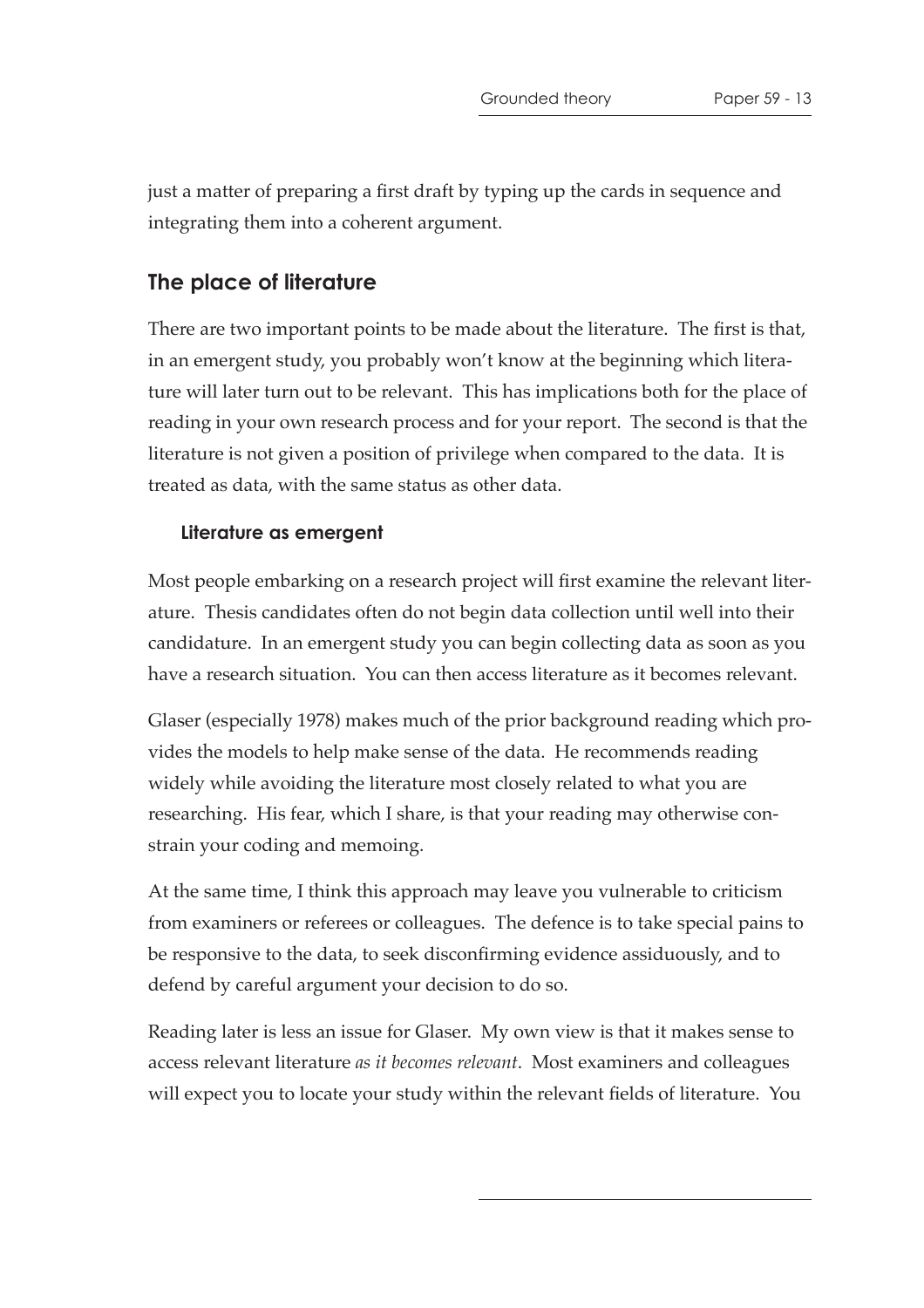can also reach a wider sample, in effect, by refining your findings in the light of the literature in slightly different but related fields.

In short, a progressive accessing and reading of relevant literature can become a part of your data collection procedures.

#### **Literature as data**

Constant comparison remains your core process. Your aim as you read is to compare literature to the emerging theory in the same way that you compare data to the emerging theory. For instance you might follow the same procedure of datacollection (in this instance reading) overlapping with note-taking, coding and memoing.

Whether or not you do precisely this, the key issue is how you treat apparent disagreement between your emerging theory and the literature. You don't assume that your theory must be wrong. After all, you have been concerned throughout with its fit to the data and its ability to make sense of actual experience. You seek to extend the theory so that it makes sense of both the data from your study and the data from the literature.

This issue — of treating disagreement appropriately — has been a focus of some of my own work on rigour in action research. It is in fact possible to substitute some action research procedures for some of all of data-collection, note-taking, coding, memoing and sorting.

# **A variation based on action research**

I research my own practice as educator, facilitator and consultant. The methods I use were developed until recently entirely independently of grounded theory. I wasn't familiar with its literature. When I did eventually start to read that literature I was pleased at the obvious parallels between the two approaches.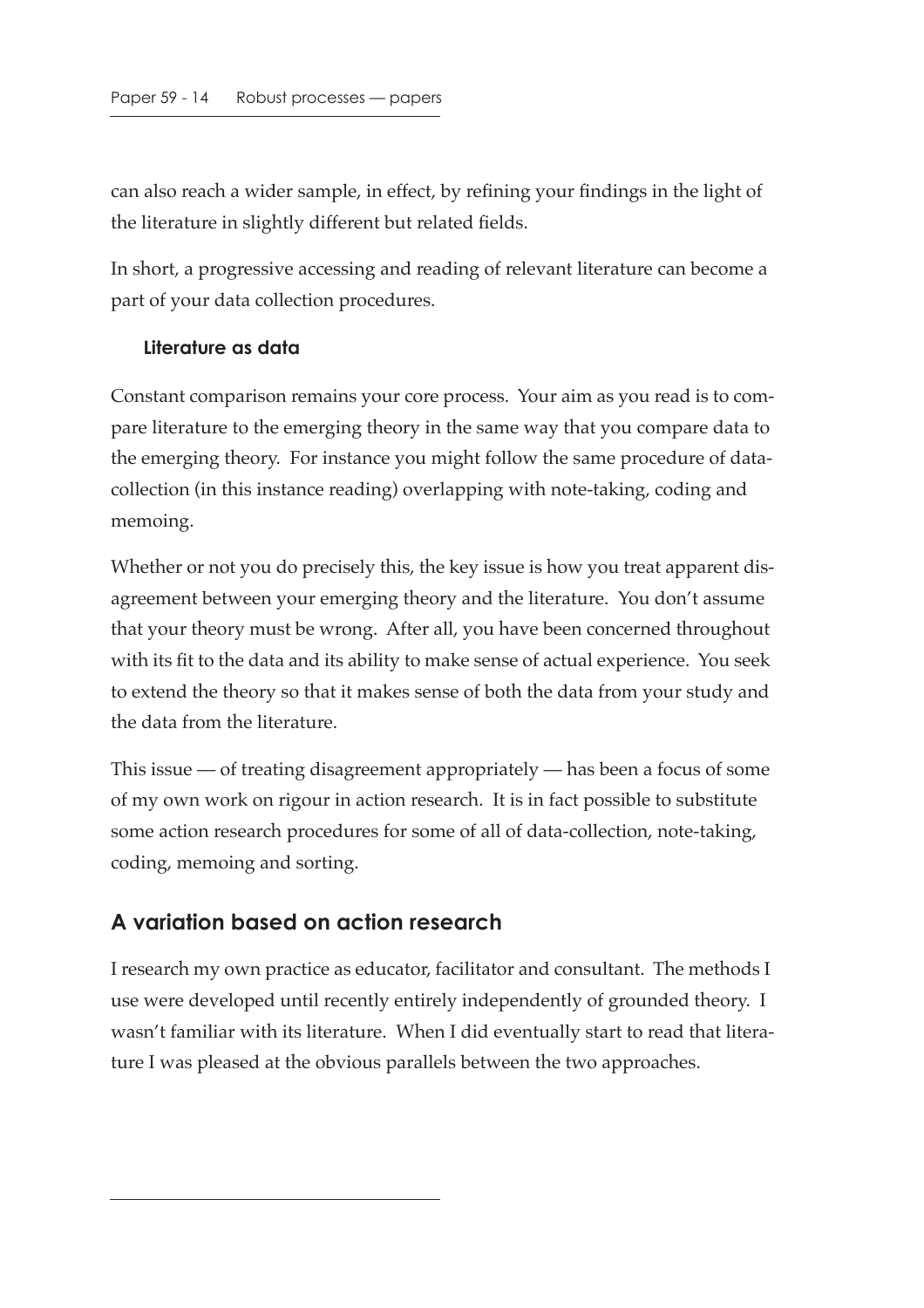Let me illustrate this by describing how I approach ... let's say, organisational diagnosis, using interviewing. I'll do this in such a way that the parallels are evident. I think you will find that the parallels are such that you can substitute parts of one for parts of the other.

#### **Convergent interviewing**

In diagnostic interviewing (see my 1990 monograph) I begin in a very openended way. For instance I may often say "Tell me about this organisation" or whatever it is. I then keep the person talking for somewhere about 45 minutes without asking specific questions. This increases the likelihood that the data come from the informants' experience, not from the questions I ask. I memorise the themes they mention (some of my colleagues instead take key-word notes, which serve the same purpose).

I prefer to work with a colleague who at the same time interviews a different informant. After each pair of interviews we compare notes. We identify those themes which both informants mention.

Sometimes those themes are mentioned in the same way by both informants. Sometimes they mention the same theme, but with disagreement.

*I was evaluating an action learning program with Karyn Healy, a colleague. Many informants mentioned that they weren't provided resources which allowed them to pay someone to do their work, to free them up for their action learning.*

*An example of agreement might be two informants saying words to the effect that their action learning was done in their own time, which they both resented. A disagreement would be were both mentioned doing it in their own time, but one of them mentioned this with satisfaction, not dissatisfaction.*

When we identify an **agreement** we devise probe questions to seek **exceptions** to the agreement.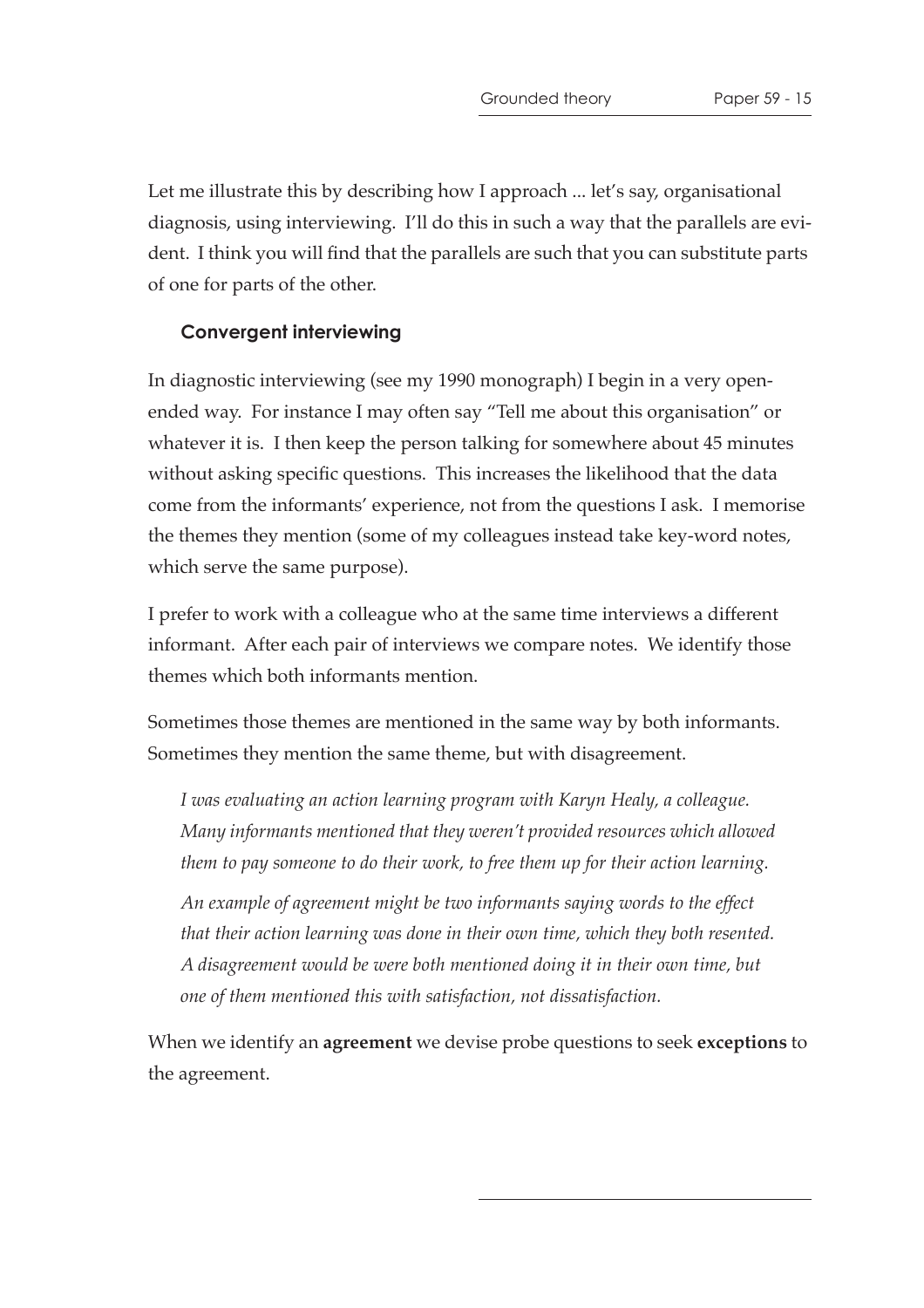*For example, we might ask if there were people who didn't resent the intrusions on their own time. We might ask if there were advantages to being able to devote their own time to the action learning projects.*

When we identify a **disagreement** we devise probe questions which seek **explanations** for the difference.

*For instance we might say something like this ... "Many people have mentioned taking part in the action learning in their own time. To what extent was this your experience? How did you feel about that? Some have mentioned this with substantial resentment. Others seem not to mind. Can you help us understand how this difference might arise?"*

As with grounded theory the explanations emerge gradually from the data as the study proceeds. All interviews begin open-ended. In the later interviews there are more probe questions. And more of those probes are specific. The theory emerges from the data, from the informants. In the early stages it consists primarily of themes. These become more elaborated as the study develops.

This is depicted diagrammatically below.

I suggest that, in deciding your own methods, you choose those which will be easiest for you to defend to examiners, readers or colleagues. What you do is probably less important than how well you justify it.

### **Qualitative psychology**

This is for those attempting to use grounded theory in psychology. Many of you will barely have heard of qualitative methodologies, let alone learned how to use them. However, there is a growing, if small, band of people exploring the application of qualitative methods in psychology. I've included some of them in the bibliography below. It may help you with your supervisors, committee or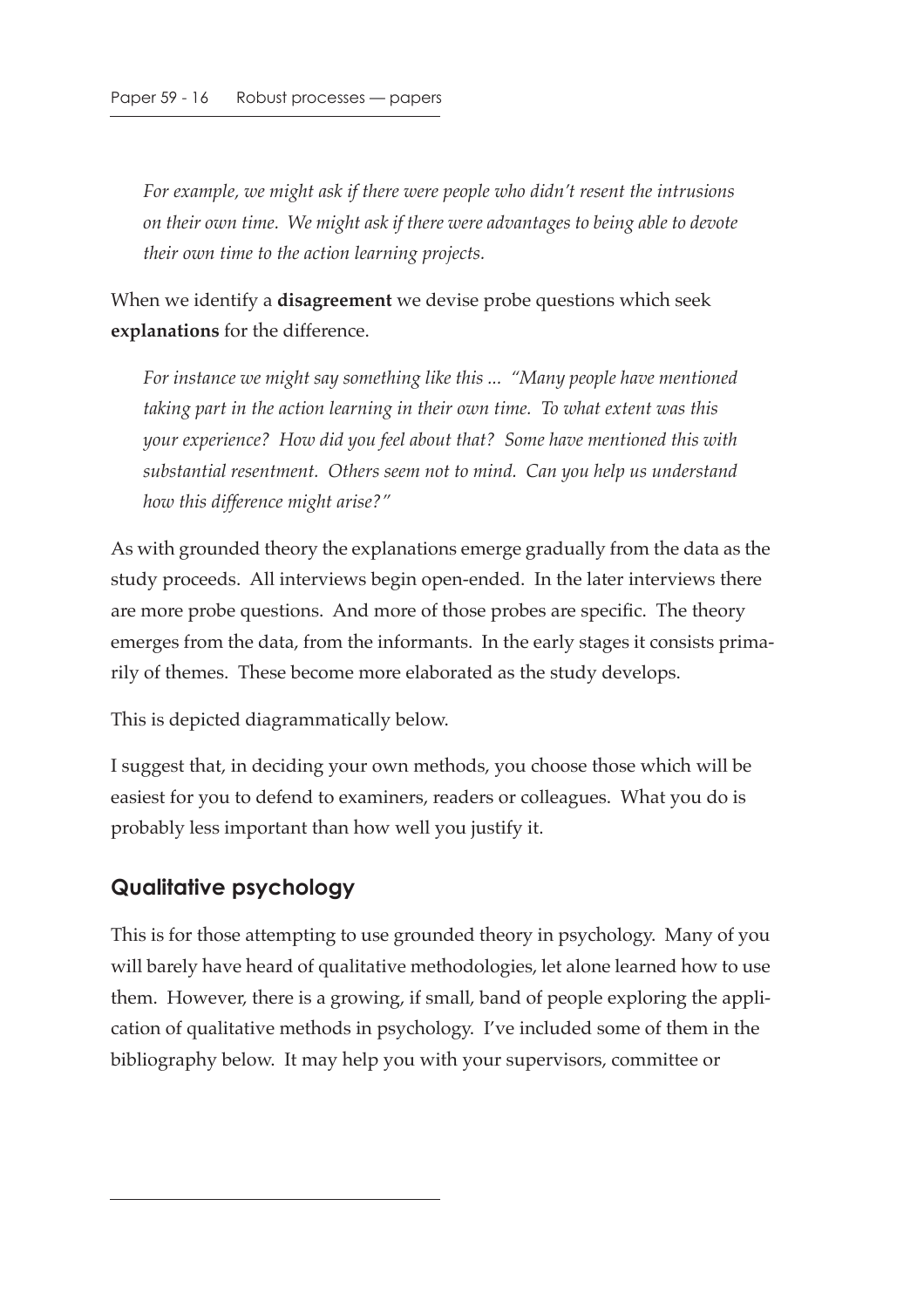examiners if you can demonstrate that there is an alternative tradition to which your studies are a contribution.



# **Contribution to knowledge**

I have no doubt, by the way, that you will have a contribution to knowledge at the end of it all. The theory will arise more quickly than you imagine. You'll enjoy doing it (Glaser calls it the "drugless trip"). There is a good chance it will be an addition to the literature because most psychological research builds on what has gone before. You, on the other hand, are going to be responsive to the research situation as it is. You are going to find out what is really happening there.

By some chance you may discover a theory only to find someone else has come up with the same theory using more traditional methods. You still have a contri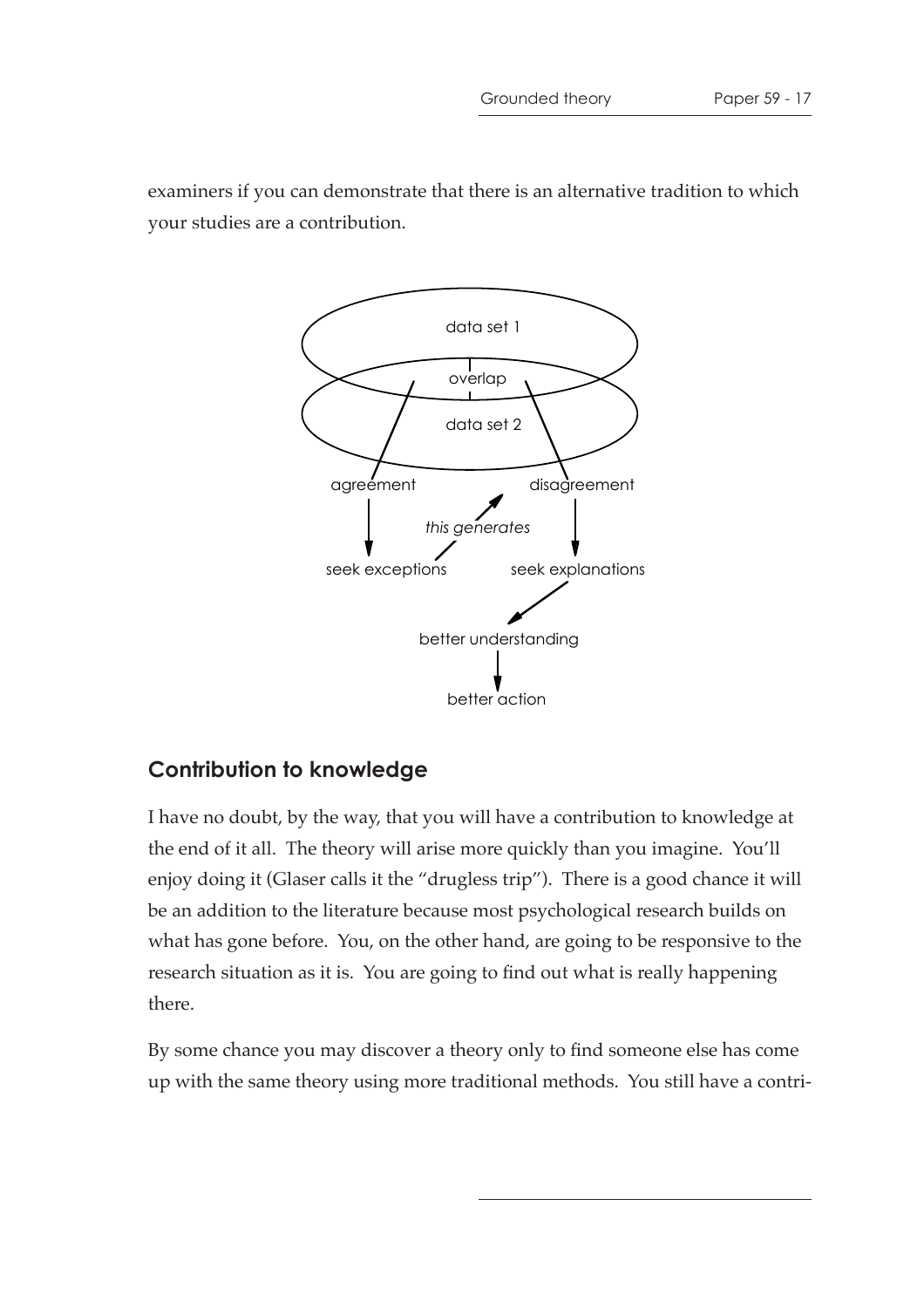bution to knowledge, and a valuable one. You have cross-validated, using a very different methodology, the theory previously offered.

Have fun.

#### **Bibliography**

Altrichter, Herbert; and Posch, Peter (1989) Does the grounded theory approach offer a guiding paradigm for teaching research? *Cambridge Journal of Education*, 19(1), 21-31.

Presents a methodological model for orienting teacher researchers. The grounded theory approach is examined, noting it may not be a valuable paradigm. An alternative is proposed which uses quality criteria for professional action as the criteria definition.

- Ashworth, P. D., Giorgi, A. & De Koning, A. J. J. , eds. (1986) *Qualitative research in psychology*. Proceedings of the International Association for Qualitative Research in Social Science. Pittsburgh, PA: Duquesne University Press.
- Babchuk, Wayne (1997) Glaser or Strauss?: grounded theory and adult education. Midwest Research-to-Practice Conference in Adult, Continuing and Community Education. Available on line: http:// www.canr.msu.edu/aee/research/gradpr96.htm)
- Bader, Gloria E., and Rossi, Catherine A. (1998) *Focus groups: a step by step guide*. San Diego, Ca.: The Bader Group.

This brief and clearly written monograph provides a very practical overview of how to set up and use focus groups. The emphasis is on involving employees in organisational change.

Banister, Peter, Burman, Erica, Parker, Ian, Taylor, Maye, and Tindall, Carol (1994) *Qualitative methods in psychology: a research guide*. Buckingham, England: Open University Press.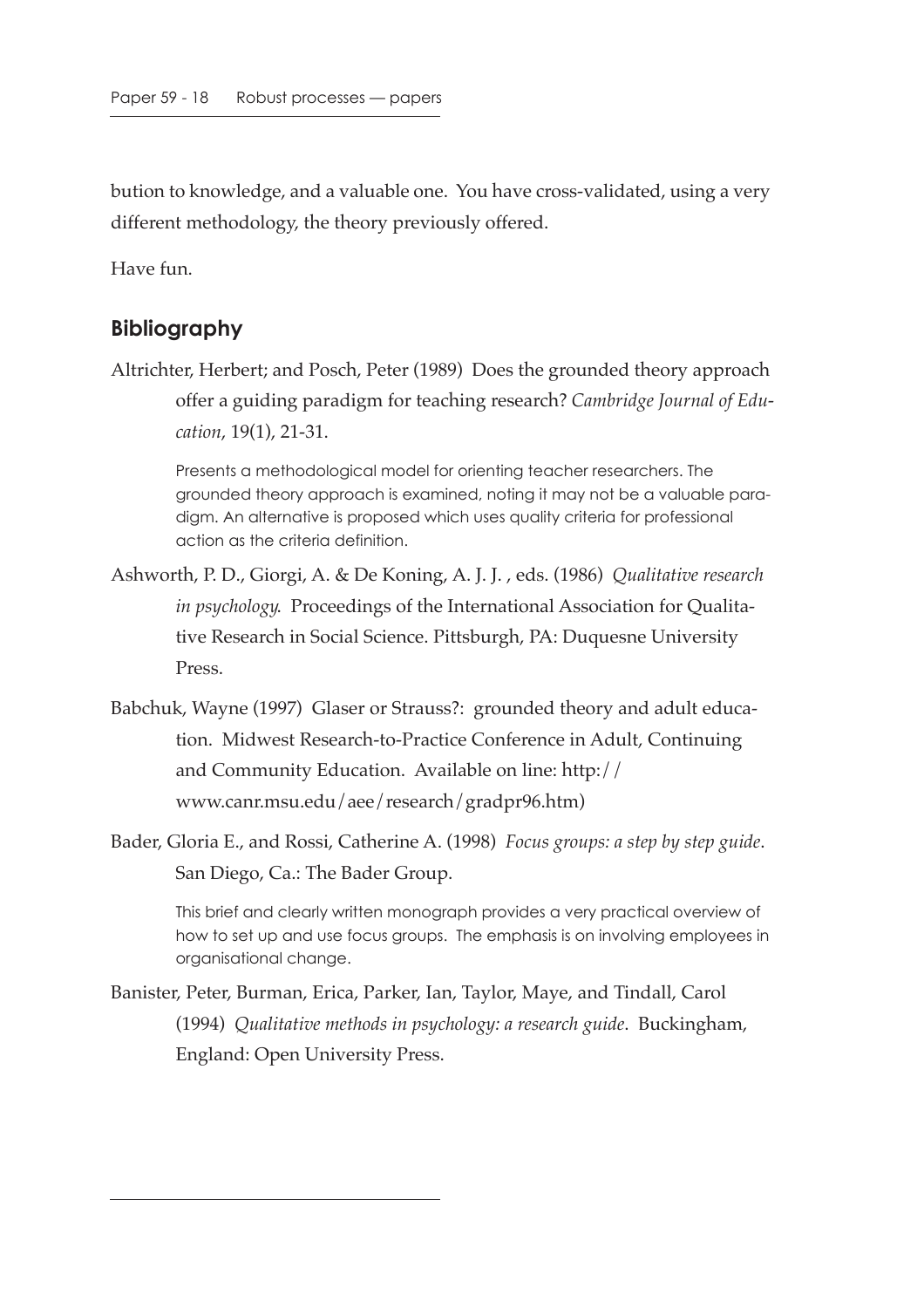#### Barbour, Rosaline S., and Kitzinger, Jenny, eds. (1999) *Developing focus group research: politics, theory and practice*. London: Sage.

A good mix of theory and practice in this examination of focus groups as serious research tools beyond their usual use in market research. Some of the 13 contributed chapters address the use of focus groups with different participant groups and for different research topics. Others address the principles or underlying philosophy of focus group research.

Brown, A. and Heller, F. (1981) Usefulness of group feedback analysis as a research method: its application to a questionnaire study. *Human Relations*, 34, 141-156.

Group feedback analysis is in effect a small-group method for survey feedback. It therefore lends itself to research which achieves change through working directly with small groups; but can be used with several such groups to allow results to be collated and compared.

- Brydon-Miller, Mary (1997) Participatory Action Research: psychology and social change. *Journal of Social Issues*, 53(4), 657-666.
- Burman, Erica (1997) Minding the gap: positivism, psychology, and the politics of qualitative methods. *Journal of Social Issues*, 53(4), 785-801.

Extensive bibliography on qualitative psychology

Calloway, Linda Jo, and Knapp, Constance A. (nd) Using grounded theory to interpret interviews. Available on line at http://csis.pace.edu/~knapp/ AIS95.htm)

Compares two grounded theory approaches to interpreting interviews.

Charmaz, Kathy (1983) The grounded theory method: an explication and interpretation. In Emerson, R.M., ed., *Contemporary field research: a book of readings*. Boston: Little, Brown. [pp 109-126]

Explains that grounded theory: (1) stresses discovery and theory development; (2) shape research processes and products from data; (3) check developing ideas with further specific observations; (4) study process, and assume that "making theoretical sense of social life is itself a process". Describes the process as: coding -> focused coding -> memo writing -> theoretical sampling (these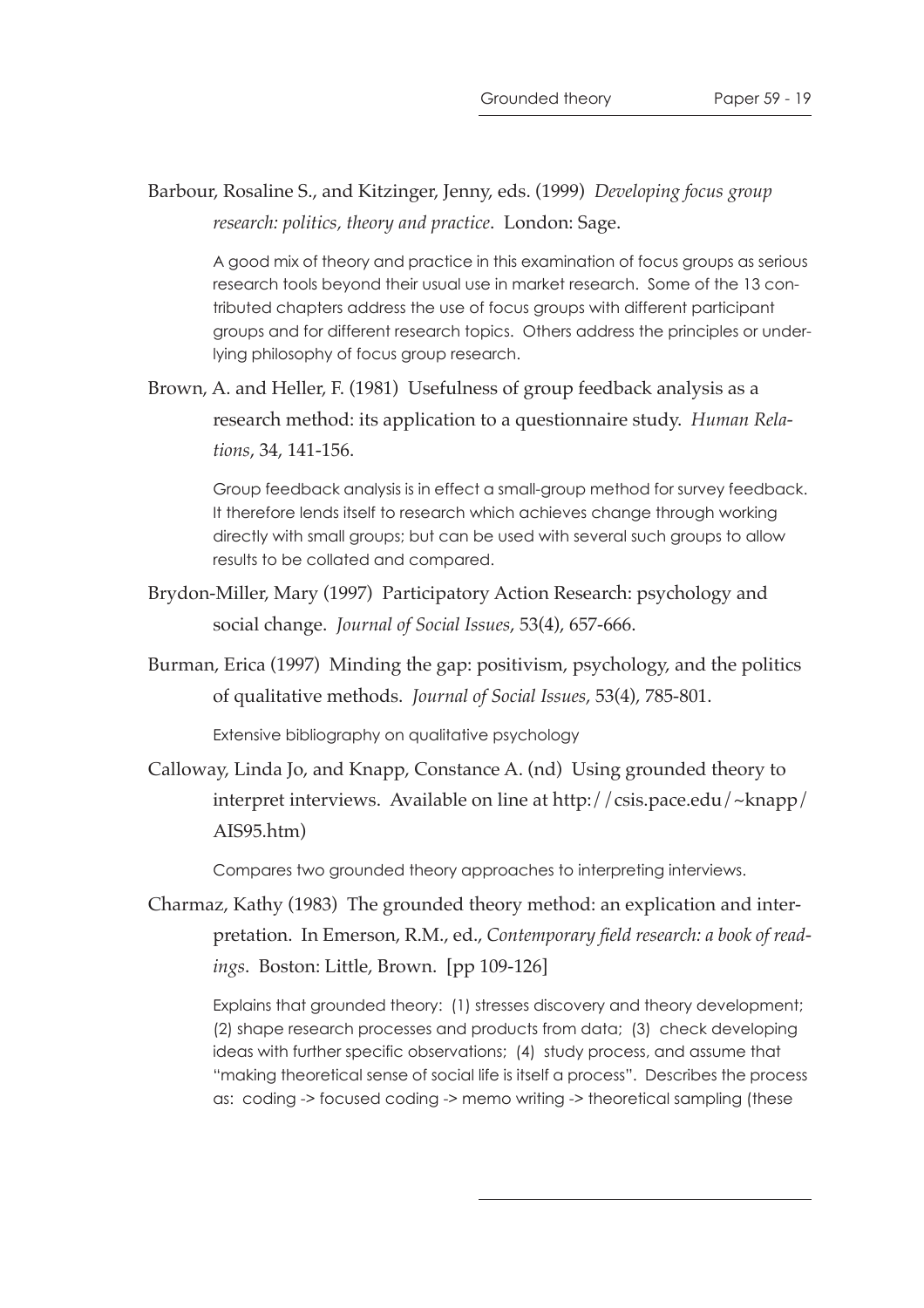are overlapping, not linear).

Charmaz, Kathy (1994) The grounded theory method: an explication and interpretation. In Glaser, Barney G., ed., *More grounded theory methodology: a reader*. Mill Valley, Ca.: Sociology Press. [pp 95-115]

Explains that grounded theory: (1) stresses discovery and theory development; (2) shape research processes and products from data; (3) checks developing ideas with further specific observations; (4) studies process, and assumes that "making theoretical sense of social life is itself a process". Describes the process as: coding -> focused coding -> memo writing -> theoretical sampling (these are overlapping, not linear).

- Charmaz, Kathy (1999) [Review of] Context and method in qualitative research, edited by Gale Miller and Robert Dingwall. Thousand Oaks, CA: Sage, 1997. *Contemporary Sociology*, 28(2), 247.
- Chenail, R. & Maione, P. (1999) Qualitative inquiry in psychotherapy: research on the common factors. In: M.A. Hubble, B.L. Duncan, & S.D. Miller, eds., *The heart and soul of change: what works in therapy*. Washington, DC: American Psychological Association Press.
- Chenitz, W. Carole and Swanson Janice M. (1986) *From practice to grounded theory: qualitative research in nursing*. Englewood Cliffs, NJ: Addison-Wesley.

Although focussed primarily on nursing research, this collection of papers covers many aspects of grounded theory approaches to research. (The grounded theory discussed is closer to Strauss than to Glaser.) A number of papers present specific and useful examples.

Creswell, John W. (1998) *Qualitative inquiry and research design: choosing among five traditions*. Thousand Oaks, Ca.: Sage.

Describes and evaluates five qualitative approaches: biography, phenomenology, grounded theory, ethnography and case study; discusses methods for data collection and analysis

Dey, Ian (1999) *Grounding grounded theory: guidelines for qualitative inquiry*. San Diego: Academic Press.

Packed with a surprising amount of material, theoretical and practical, for its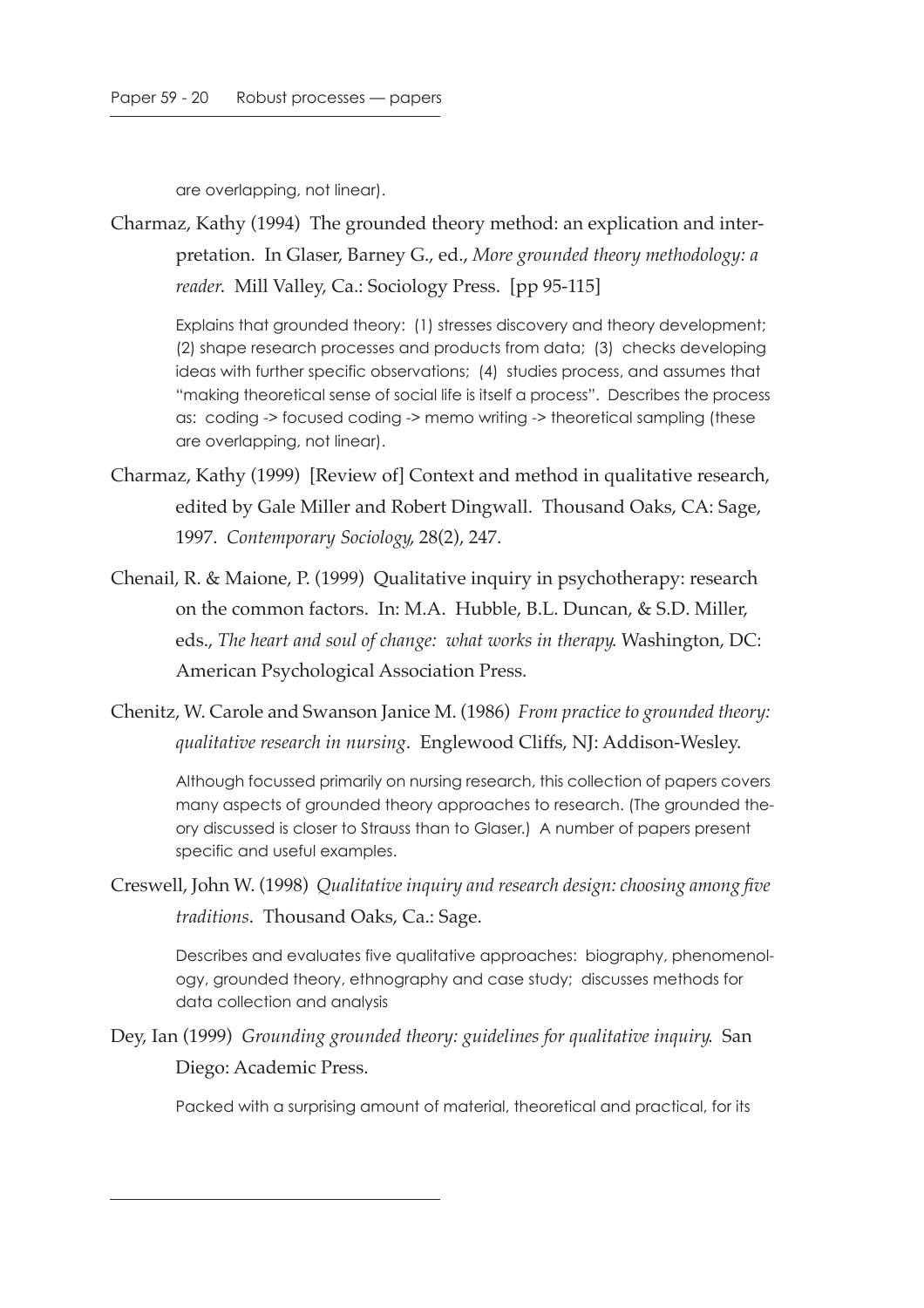small size. There is a strong emphasis on the process of theorising from grounded data.

- Dick, Bob (2000) Data-driven action research [On line]. Available at http:// www.scu.edu.au/schools/gcm/ar/arp/datadriv.html
- Dick, Bob (1999) Sources of rigour in action research: addressing the issues of trustworthiness and credibility. A paper presented at the Association for Qualitative Research Conference "Issues of rigour in qualitative research" at the Duxton Hotel, Melbourne, Victoria, 6-10 July 1999. Available on line at http://www.scu.edu.au/schools/gcm/ar/arp/rigour3.html
- Dick, Bob (1990) *Convergent interviewing*, version 3. Brisbane: Interchange.

An interviewing method which uses structured process, unstructured content, and a procedure for increasing the rigour of qualitative information.

Edmunds, Holly (1999) *The focus group: research handbook*. Chicago, Ill.: NTC Business Books.

> A practical guide to the use of focus groups, primarily for market research in corporate settings.

- Foddy, William (1993) *Constructing questions for interviews and questionnaires: theory and practice in social research*. Cambridge, England: Cambridge University Press.
- Giorgi, Amedeo (1970) *Psychology as a human science: a phenomenologially based approach*. New York: Harper and Row.
- Glaser, Barney G. (1978) *Theoretical sensitivity: advances in the methodology of grounded theory*. Mill Valley, Ca: Sociology Press.

Develops further the methodology described in Glaser and Strauss (1967), The discovery of grounded theory: strategies for qualitative research (Chicago: Aldine). Offers specific and practical advice to the grounded theorist.

Glaser, Barney G. (1992) *Basics of grounded theory analysis: emergence vs forcing*. Mill Valley, Ca.: Sociology Press.

Published as a response to Glaser's belief that Strauss and Corbin had grossly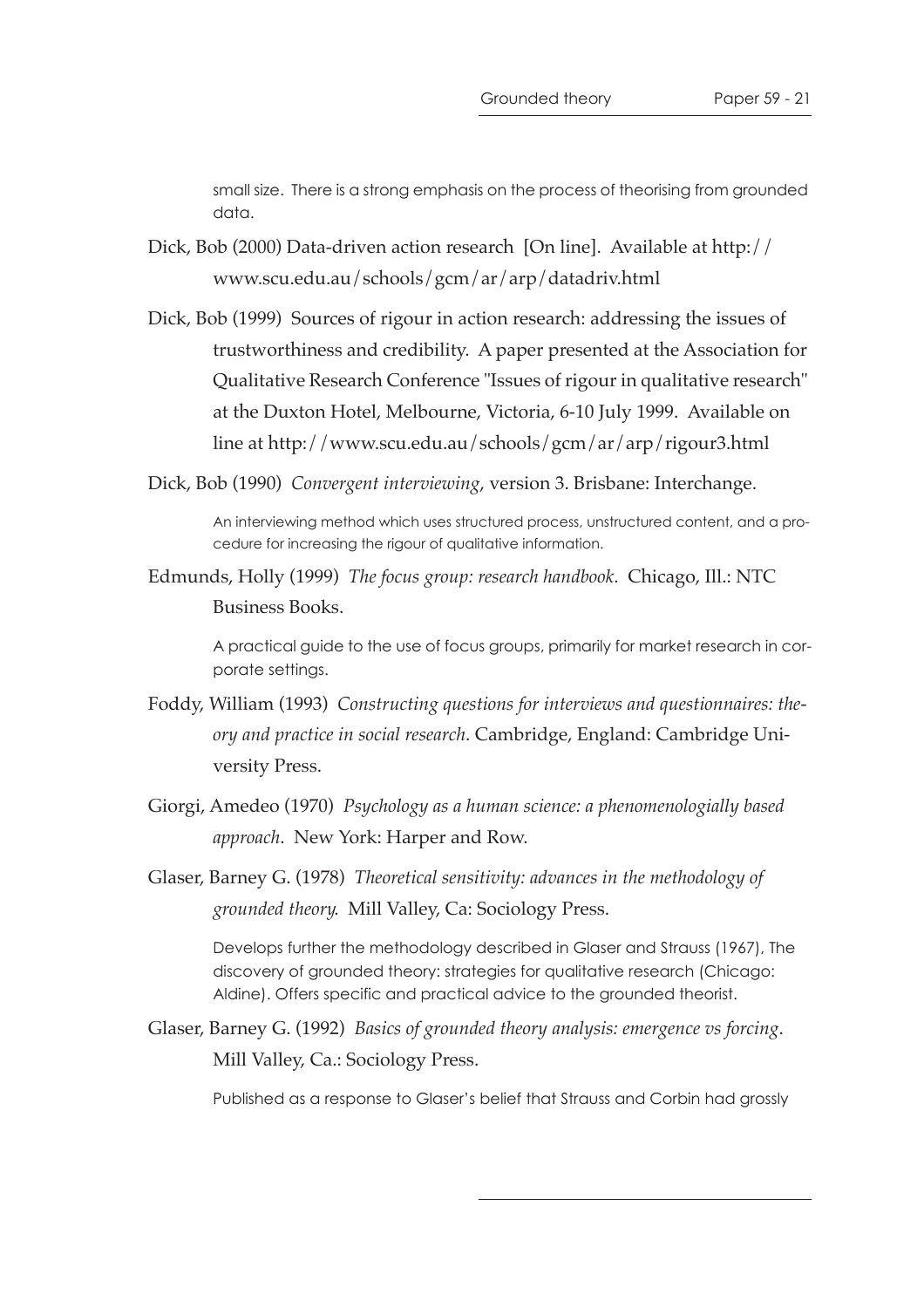misrepresented the most important features of grounded theory. It describes in detail the way in which Glaser's style of grounded theory is done. As the subtitle implies, the heart of the difference is between allowing the theory to emerge from the data as opposed to forcing it into preconceived frameworks.

Glaser, Barney G. (1995) A look at grounded theory: 1984-1994. In Glaser, Barney G., ed., *Grounded theory 1984-1994*, Volume 1. Mill Valley, Ca.: Sociology Press. [pp3-17]

Strongly argues for an emergent approach to theory-construction, and against preconceptions and "forcing".

Glaser, Barney G. (1998) *Doing grounded theory: issues and discussions*. Mill Valley, Ca.: Sociology Press.

Intended as a text book to guide the novice grounded theorist past some of the pitfalls.

Glaser, Barney G. and Strauss, Anselm L. (1967) *The discovery of grounded theory: strategies for qualitative research*. Chicago.: Aldine.

An important seminal work which contrasts grounded theories (developed directly from data during research) with grand theories (logico-deductive theories). Comparative analysis is the basic method: incidents are categorised, their properties are identified, models are constructed.

Glaser, Barney G., ed. (1994) *More grounded theory methodology: a reader*. Mill Valley, Ca.: Sociology Press.

A collection of papers, most not recent, on grounded theory and its applications.

Glaser, Barney G., ed. (1995) *Grounded theory 1984-1994*, Volume 1. Mill Valley, Ca.: Sociology Press.

This and its companion Volume 2 between them carry a large collection (48) of papers from a variety of authors on a variety of aspects of grounded theory. Many case studies are included.

Glaser, Barney G., ed. (1995) *Grounded theory 1984-1994*, Volume 2. Mill Valley, Ca.: Sociology Press.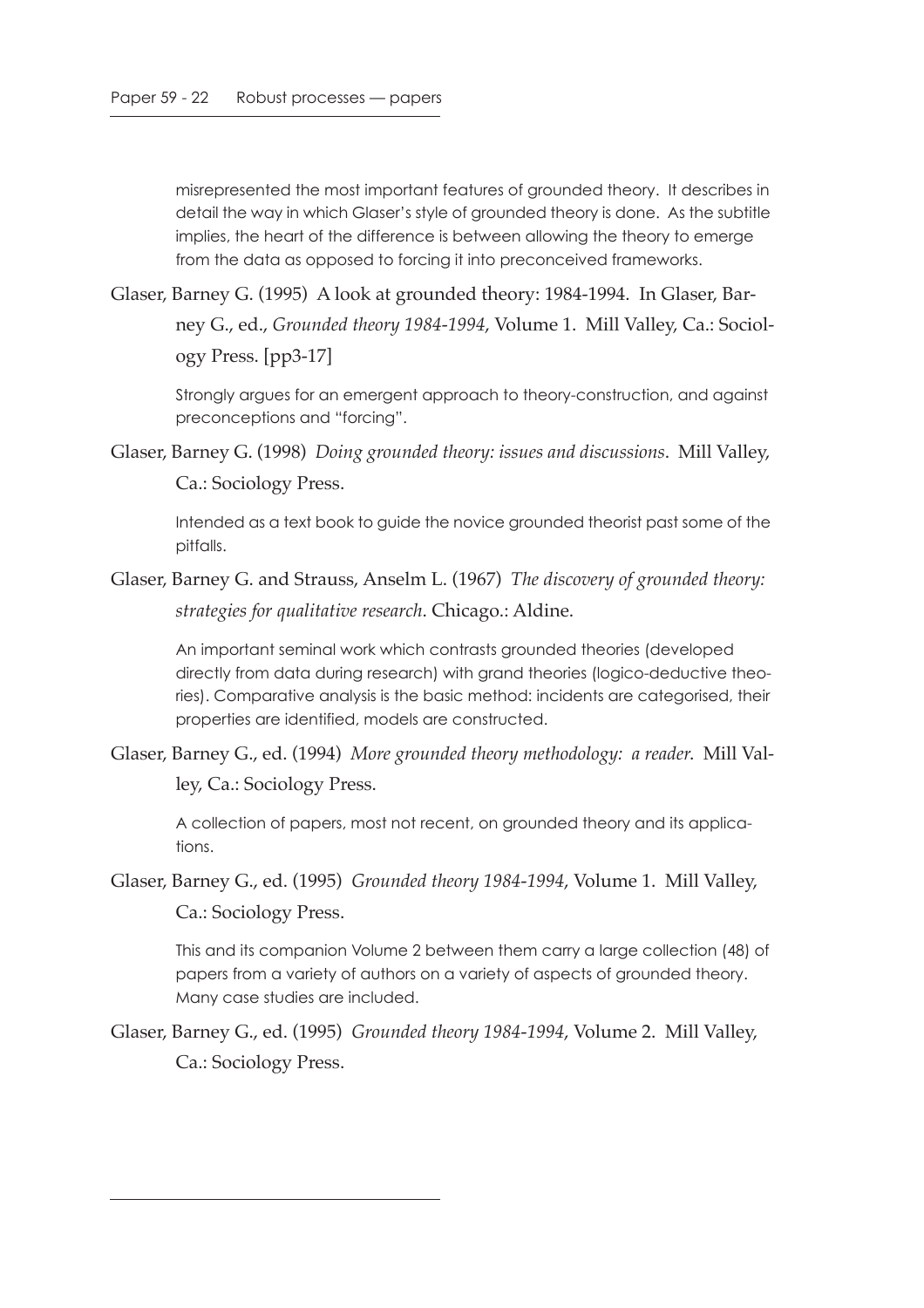Hadden, Stuart C., and Lester, Marilyn (1994) Grounded theory methodology as a resource for doing ethnomethodology. In Glaser, Barney G., ed., *More grounded theory methodology: a reader*. Mill Valley, Ca.: Sociology Press. [pp 159-180]

In effect, the authors offer grounded theory as one possible way of interpreting data in ethnomethodological studies. They illustrate the approach with a case study.

- Haig, Brian D. (1996) Grounded theory as scientific method. Available on line at http://www.edu.uiuc.edu/EPS/PES-yearbook/95\_docs/haig.html)
- Hayes, Nicky, ed. (1997) *Doing qualitative analysis in psychology*. Hove, East Sussex: Psychology Press.

Covers account analysis, repertory grid, theory-driven approaches, grounded theory and phenomenology, among other approaches.

Heller, Frank A., and Brown, Alan (1995) Group Feedback Analysis applied to longitudinal monitoring of the decision making process. *Human Relations*, 48(7), 815-836.

Group feedback analysis (GFA) is a method that can be considered as the middle ground between quantification and descriptive approaches commonly used in field research studies in organizations. It serves as a more flexible and involving alternative to questionnaire surveys.

- Henwood, K.L., and Pidgeon, N.F. (1992) Qualitative research and psychological theorizing. *British Journal of Psychology*, 83, 83-111.
- Hollway, Wendy (1989) *Subjectivity and method in psychology: gender, meaning and science*. London: Sage.

Holstein, James A., and Gubrium, Jaber F. (1995) *The active interview*. Thousand Oaks, Ca.: Sage.

This brief monograph, written from a constructivist perspective, presents interview-based research as active and flexible, though guided by the research aims. The authors label their style of interview the "active interview". A final chapter provides a useful summary of the implications of their approach for interview design and conduct.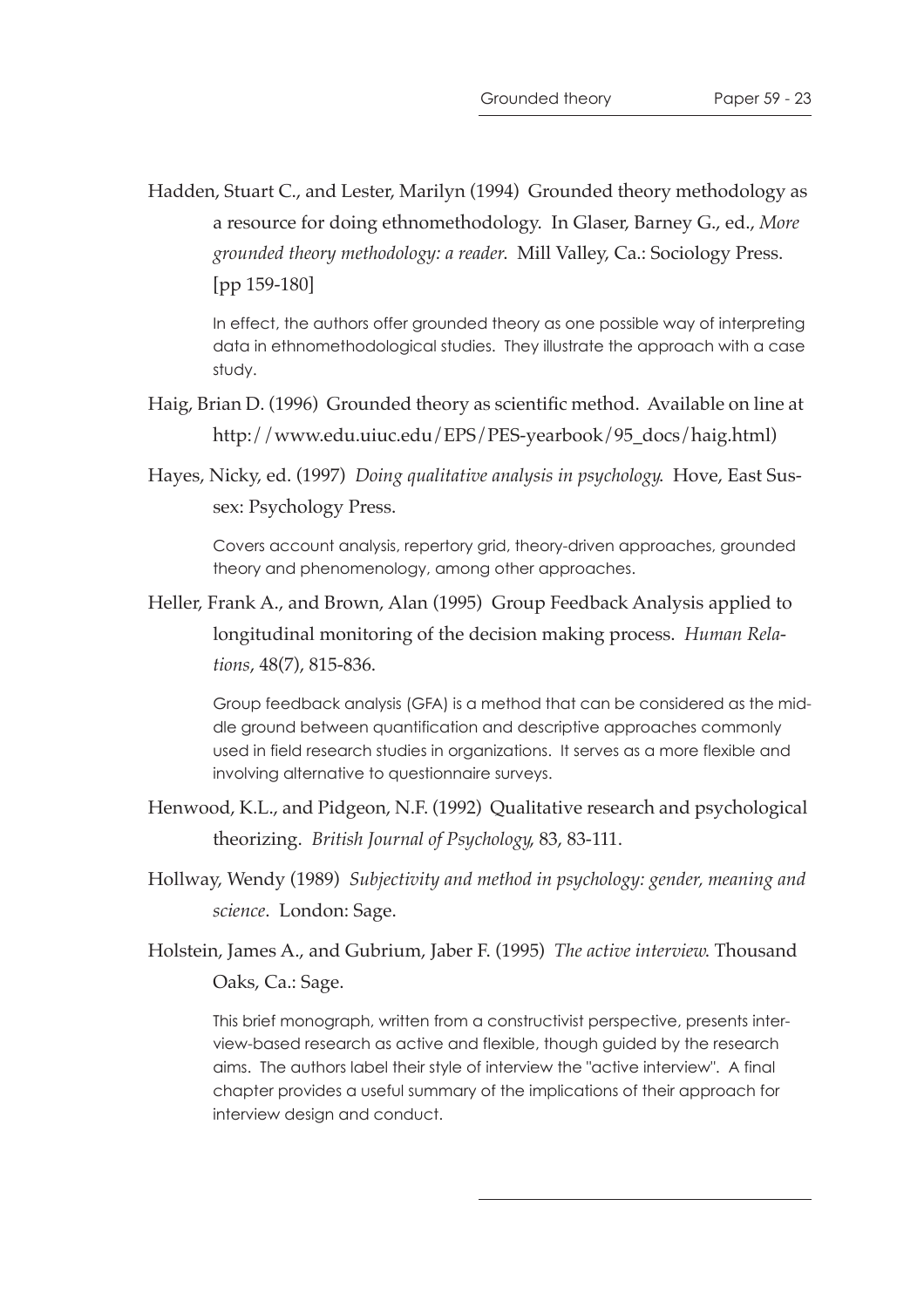Howard, George S., and Myers, Paul R. (1990) Predicting human behavior: comparing idiographic, nomothetic, and agentic methodologies. *Journal of Counseling Psychology*, 37(2), 227-233.

Discusses why agentic and idiographic approaches (in combination with more typical nomothetic, nonagentic studies) may enhance the predictive accuracy of psychological experiments. Presents study on exercise behavior of 42 college student subjects.

- Hubble, M.A., Duncan, B.L. and Miller, S.D., eds., (1999) *The heart and soul of change: what works in therapy*. Washington, DC: American Psychological Association Press.
- Kelle, U. (1997) Theory building in qualitative research and computer programs for the management of textual data. *Sociological Research Online*, 2(1), http://www.socresonline.org.uk/socresonline/2/2/1.html)
- Kinach, Barbara M. (1996) Grounded theory as scientific method: Haig-inspired reflections on educational research methodology. Available on line at http://www.ed.uiuc.edu/PES/95\_docs/kinach.html)
- Kopala, Mary and Suzuki, Lisa A., eds. (1999) *Using qualitative methods in psychology*. Thousand Oaks: Sage.
- Kvale, Steinar (1996) *InterViews: an introduction to qualitative research interviewing*. Thousand Oaks: Sage.

The interview as qualitative research. A wide-ranging examination of research interviews predominantly regarding the interview as conversation but giving attention to the philosophical and scientific context.

- Kvale, Steinar (1999) The psychoanalytic interview as qualitative research. *Qualitative Inquiry*, 5(1), 87-113.
- Lawler, Edward E., III; Mohrman, A.M. Jr.; Mohrman, S.A.; Ledford, G.E. Jr.; and Cummings, T.G., eds. (1985) *Doing research that is useful for theory and practice*. San Francisco: Jossey-Bass.

Some of the leading qualitative researchers in North America identify the issues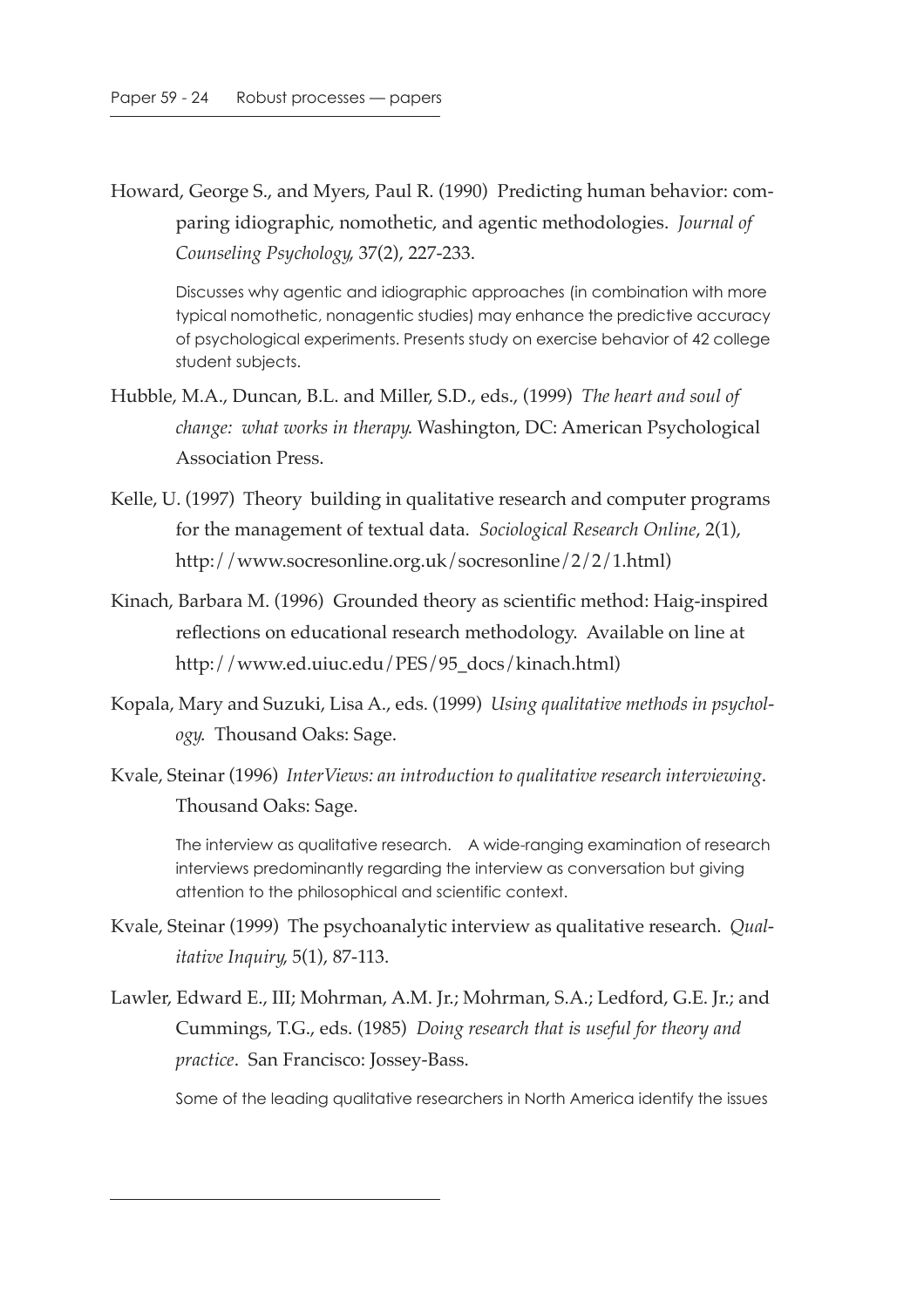and compare notes on their experience. Underlying many of the papers is a concern that many of the research methods that are required in the field have still to establish themselves.

- Marecek, Jeanne, Fine, Michelle, and Kidder, Louise (1997) Working between worlds: qualitative methods and social psychology. *Journal of Social Issues*, 53(4), 631-644.
- Martin, Julie (1994) *Action research: evaluation and health care widening our perspectives on nursing research*. Armidale, N.S.W.: University of New England Press.
- Martin, P.Y., and Turner, B.A. (1986) Grounded theory and organizational research. *Journal of Applied Behavioral Science*, 22(2),141-157.
- Mertens, Donna M. (1997) *Research methods in education and psychology: integrating diversity with quantitative and qualitative approaches*. Thousand Oaks, CA, Sage.
- Miller, Gale, and Dingwall, Robert, eds. (1997) *Context and method in qualitative research*. London: Sage.
- Minichiello, Victor; Aroni, Rosalie; Timewell, Eric; and Alexander, Loris (1990) *In-depth interviewing: researching people*. Melbourne, Vic.: Longman Cheshire.

Regards "in-depth interviewing" as covering the spectrum from "focused" to unstructured. A textbook-style overview of interviewing for research and other purposes.

- Moustakas, Clark (1994) *Phenomenological research methods*. Thousand Oaks, CA, Sage.
- Nightingale, David J., and Cromby, John, eds. (1999) *Social Constructionist psychology: a critical analysis of theory and practice*. Buckingham: Open University Press.
- Packer, M. J. and R. B. Addison, eds. (1989) *Entering the circle: hermeneutic investigation in psychology*. Albany, NY, State University of New York Press.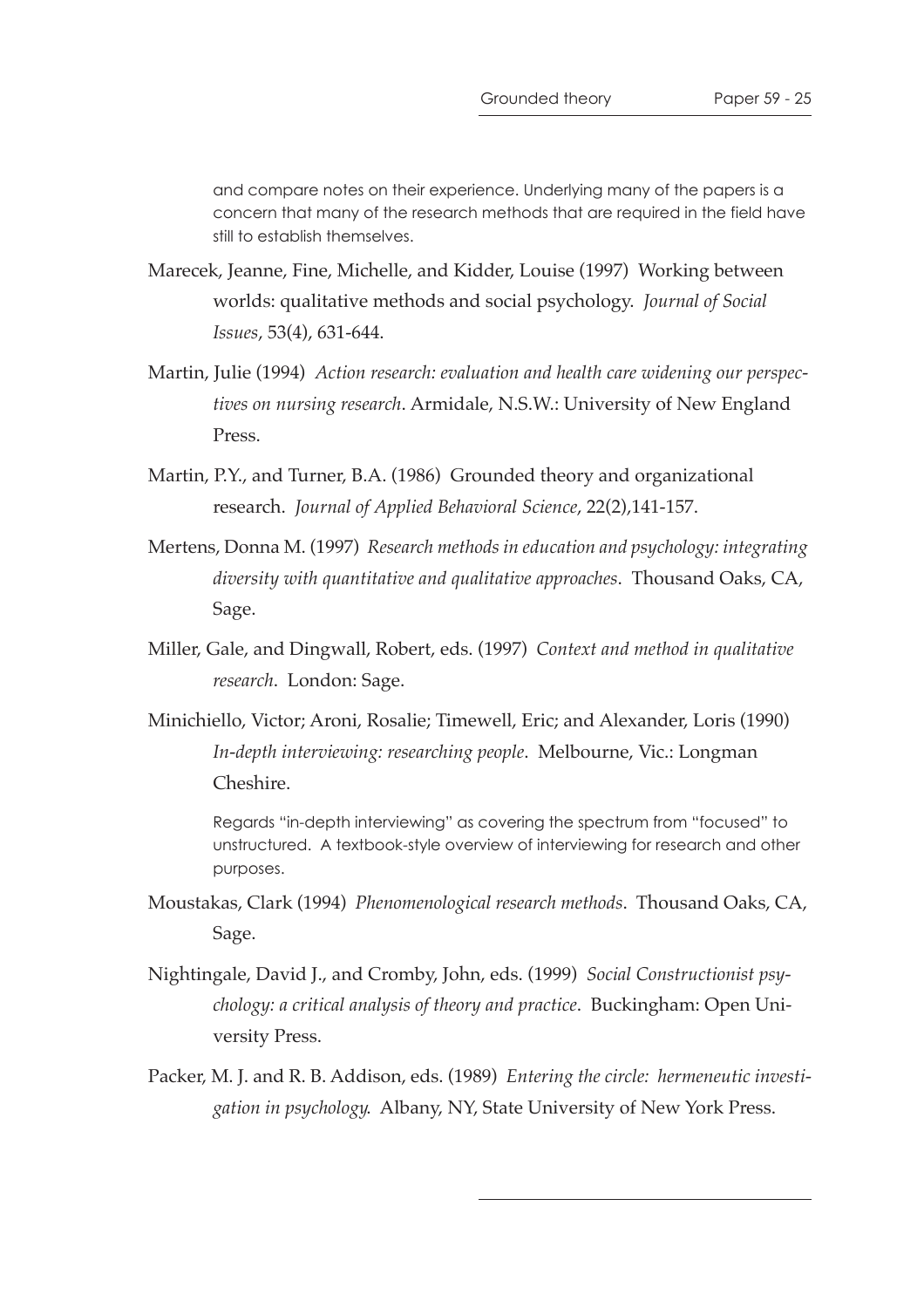- Pandit, Naresh R. (1996) The creation of theory: a recent application of the grounded theory method. *Qualitative Report*, 2(4). Available on line at http://www.nova.edu/ssss/QR/QR2-4/pandit.html)
- Pidgeon, Nick, and Henwood, Karen (1997) Using grounded theory in psychological research. In Hayes, Nicky, ed. *Doing qualitative analysis in psychology*. Hove, East Sussex: Psychology Press. [pp245-273]
- Polkinghorne, D. E. (1988) *Narrative knowing and the human sciences*. Albany, NY, State University of New York Press.
- Rabinowitz, Vita Carulli, and Weseen, Susan (1997) Elu(ci)d(at(ing) epistemological impasses: re-viewing the qualitative/quantitative debates in psychology. *Journal of Social Issues*, 53(4), 605-630.

Useful for its extensive bibliography, among other things.

- Ratner, Carl (1997) *Cultural psychology and qualitative methodology: theoretical and empirical considerations*. New Yord: Plenum.
- Rennie, David L. (1998) Grounded theory methodology: the pressing need for a coherent logic of justification. *Theory and Psychology*, 8(1), 101-119.
- Richardson, John T.E., ed. (1996) *Handbook of qualitative research methods for psychology and the social sciences*. Leicester, UK: BPS Books.
- Schwandt, Thomas A. (1993) Theory for the moral sciences: crisis of identity and purpose. In Flinders, David J., and Mills, Geoffrey E., eds., *Theory and concepts in qualitative research: perspectives from the field*. New York: Teachers College, Columbia University. [pp5-23]

Schwandt believes that atheoretical research is impossible. Taking this argument further he argues against a form of grounded theory in which the theory arises inductively from the data.

Seidman, Irving (1998) *Interviewing as qualitative research: a guide for researchers in education and the social sciences*. New York: Teachers College Press.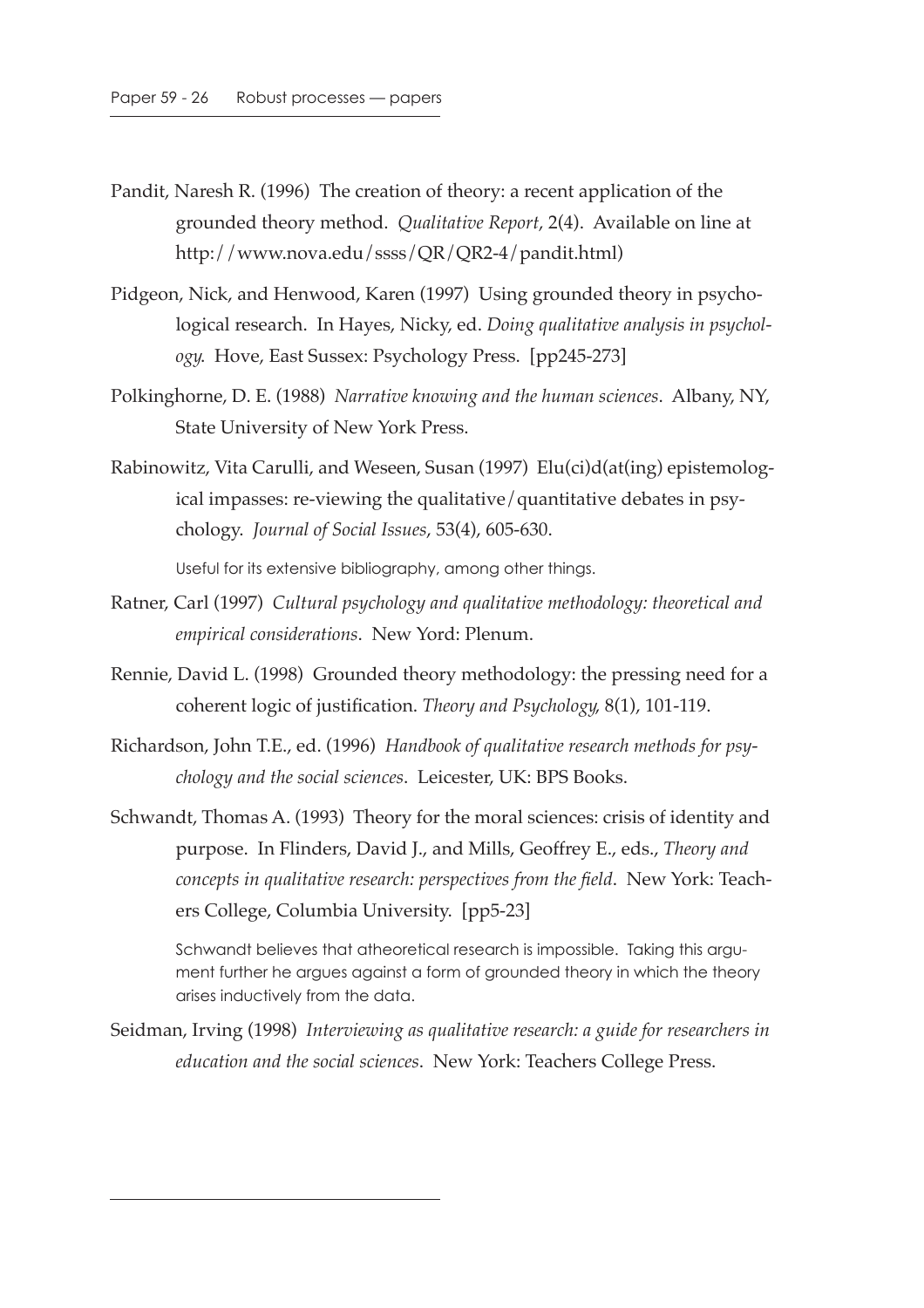Shavarini, Mitra K. (1997) Focus group interviews in education and psychology. *Harvard Educational Review*, 67(1), 159.

Slife, Brent D. and Williams, Richard N. (1995) *What's behind the research? Discovering hidden assumptions in the behavioral sciences*. Thousand Oaks, Ca.: Sage.

In the behavioural sciences, the authors say, it is conventional for methods and theories to be regarded as the methods, the theories. There are often alternative theories and methods which deserve consideration.

Smith, Jonathan A., Harré, Rom, and Van Langenove, Luk, eds. (1995) *Rethinking methods in psychology*. Thousand Oaks, CA, Sage.

Stern, Phyllis Noerager (1980) Grounded theory methodology: its uses and processes. Image, 12(1). Reprinted in Glaser, Barney, ed. (1994) *More grounded theory methodology: a reader*. Mill Valley, Ca.: Sociology Press. [pp 116-126]

Describes the process of grounded theory, Glaser style. Codes focusing on process -> cluster codes into categories -> concept development through reduction of categories, selectively sampling literature, selectively sampling data -> core variables -> concept modification and integration through memo writing and theoretical coding. Stern points out that it isn't as linear as this makes it appear: these activities are overlapping.

Strauss, Anselm, and Corbin, Juliet (1990) *Basics of qualitative research: grounded theory procedures and techniques*. Newbury Park: Sage.

This books presents a reasonably detailed description of a particular approach to data collection. It particularly emphasises interpretation and theory building.

Strauss, Anselm, and Corbin, Juliet, eds. (1997) *Grounded theory in practice*. Thousand Oaks, Ca.: Sage.

Ten case studies illustrating the use of grounded theory for theory building from field data.

Taylor, Steven J., and Bogdan, Robert (1998) *Introduction to qualitative research methods: a guidebook and resource*, third edition. New York: Wiley.